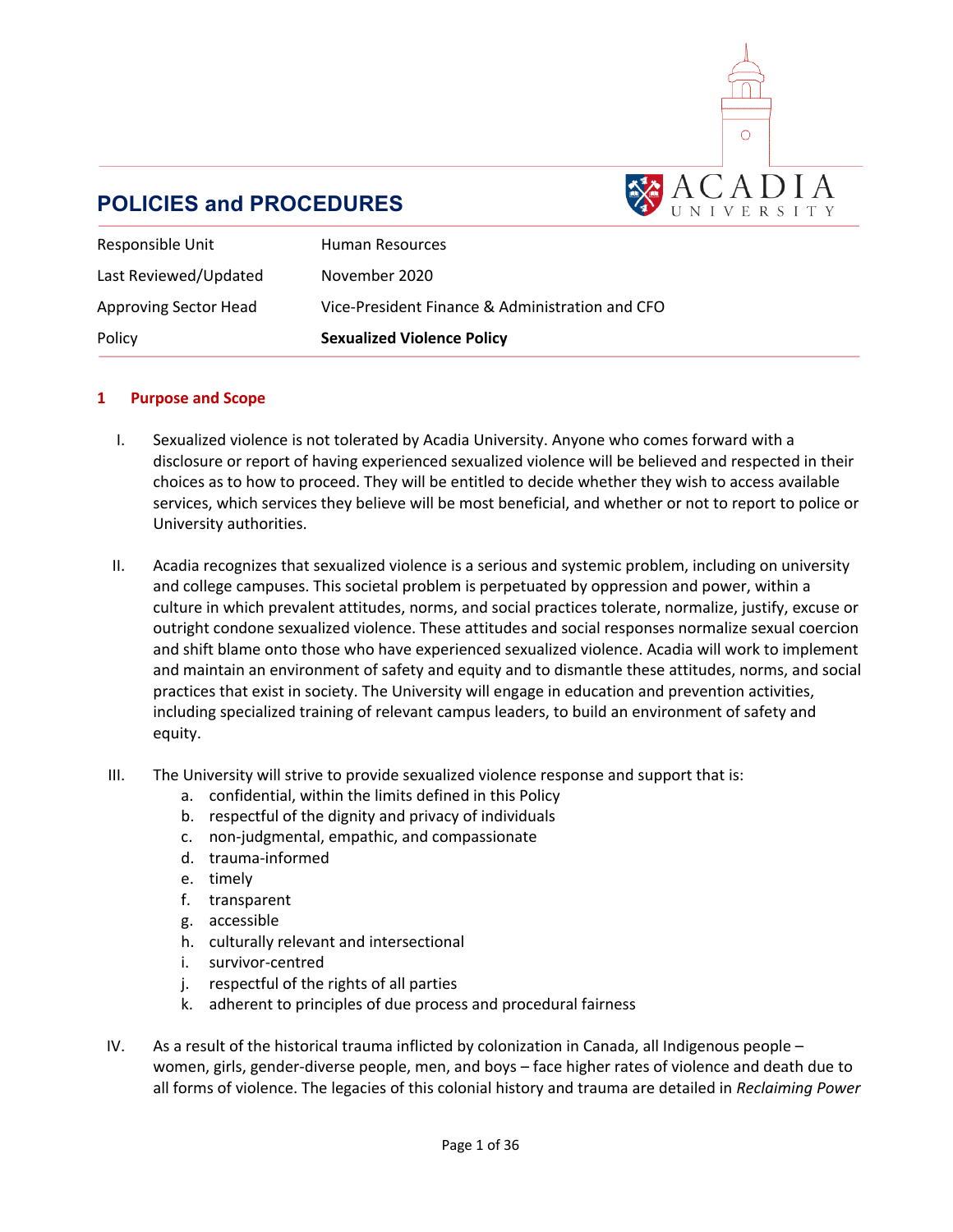*and Place: The Final Report of the National Inquiry into Missing and Murdered Indigenous Women and Girls* (2019). Acadia University is located in Mi'kma'ki, the homeland and unceded territory of the Mi'kmaq People, and is part of this colonial history. Acadia is committed to providing culturally safe and appropriate responses and supports for Indigenous people.

- V. Given inequitable power structures in society, some individuals and groups experience sexualized violence at higher rates. Every effort to address sexualized violence should be grounded in an intersectional understanding that each person's experience is unique. These experiences may be shaped by many factors, including but not limited to unequal power relations within the University Community, societal hierarchies, oppression, toxic masculinity, and privilege. Survivors can also experience many and varying barriers to disclosing, reporting, and/or seeking support. These barriers can differ based on the lived experience of the survivor. Acadia strives to reduce these barriers in order to better support survivors.
- VI. The Acadia University Sexualized Violence Policy applies to all members of the Acadia University Community: faculty, staff, administrators, students, contracted employees working on university property or on behalf of the university, and visitors and guests of Acadia University or of members of the University Community. It is meant to provide an overarching framework to guide members of the Acadia Community who are survivors, who have been accused, witnesses, bystanders, and anyone who is supporting a person in this process.
- VII. The Sexualized Violence Policy is inclusive of all Acadia University property and events hosted, sponsored by, controlled by or associated with Acadia University, university related travel including but not limited to travel by sports teams and study, experiential education, teaching or research conducted off-campus. This Policy also extends to private events off-campus where the university may have an interest. Acadia University cannot monitor the environment external to the campus, however, university organizations/teams/clubs or representatives of Acadia may be held responsible for their actions off-campus.
- VIII. Acadia University has other policies and procedures in place that pertain to sexualized violence, including the Acadia University Policy against Harassment & Discrimination. The Acadia University Sexualized Violence Policy is intended to complement these policies and does not assume precedence over any other university policy, collective agreement, or prevailing laws.
	- IX. For further clarity, the procedures described in this Policy will be followed in all instances when the Complainant and Respondent are both students and for all Complainants who are members of the University Community. When the Respondent is a faculty member, the procedures described in Article 14 of AUFA's Fifteenth Collective Agreement will be followed. When the Respondent is an employee and a member of SEIU, the procedures described in Article 13 of the SEIU's Collective Agreement will be followed.
	- X. The Sexualized Violence Policy in no way negates or impedes an individual's right to pursue a course of action through legal means, including pursuant to the Nova Scotia *Human Rights Act* or through the criminal justice system. All elements of this Policy comply with, and are subject to applicable laws, including the Nova Scotia *Human Rights Act*, the Nova Scotia *Occupational Health and Safety Act* and the *Criminal Code of Canada.*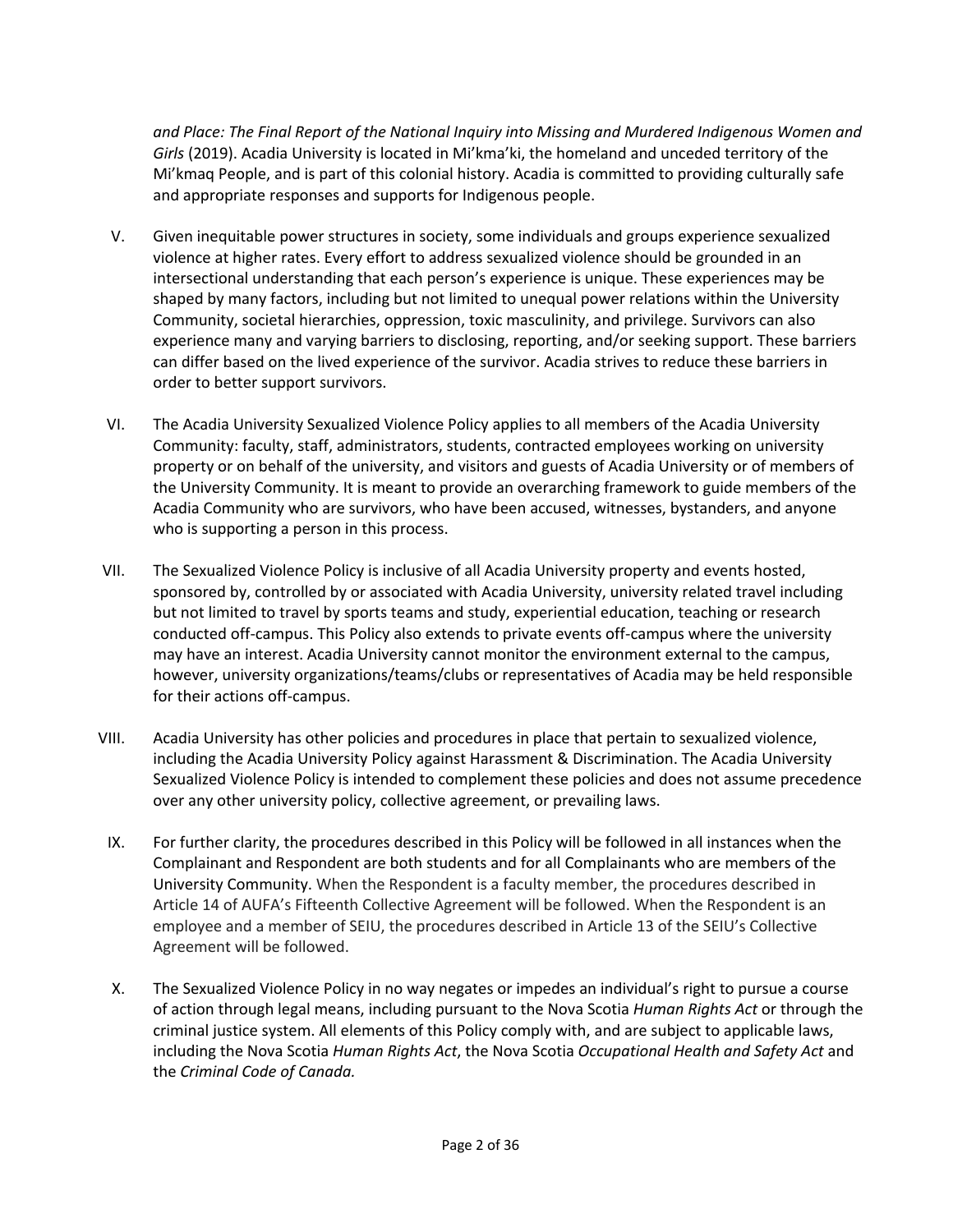### **Table of Contents**

| $\mathbf{1}$    | Purpose and Scope                                                 |                                                                     | 1  |
|-----------------|-------------------------------------------------------------------|---------------------------------------------------------------------|----|
| $\overline{2}$  | Definitions                                                       |                                                                     | 5  |
| 3               | Administrative Structure                                          |                                                                     | 11 |
| 4               | Confidentiality                                                   |                                                                     | 13 |
| 5               | Rights of Those Who Have Experienced Sexualized Violence          |                                                                     | 14 |
| 6               | Rights of the Respondent                                          |                                                                     | 14 |
| 7               | Protection from Reprisal and Threat of Reprisal                   |                                                                     | 15 |
| 8               | Amnesty Provisions for Alcohol and Other Substance Use            |                                                                     | 15 |
| Procedures<br>9 |                                                                   | 15                                                                  |    |
|                 | 9.1                                                               | <b>Process of Disclosure</b>                                        | 15 |
|                 | 9.1.1                                                             | Disclosure Initiated by Complainant (Internal Disclosure)           | 15 |
|                 | Disclosure Initiated by Other Party<br>9.1.2                      |                                                                     | 16 |
|                 | 9.2                                                               | <b>Reporting Process</b>                                            | 16 |
|                 | 9.2.1                                                             | Reporting Process Following an Internal Disclosure                  | 16 |
|                 | 9.3                                                               | Accommodations                                                      | 17 |
|                 | 9.4                                                               | <b>Interim Measures</b>                                             | 17 |
|                 | 9.5                                                               | <b>Investigative Stream</b>                                         | 18 |
|                 | 9.5.1                                                             | <b>Investigative Process</b>                                        | 18 |
|                 | 9.5.2<br><b>Outcomes and Disciplinary Measures</b>                |                                                                     | 20 |
|                 | Process of Appeal<br>9.5.3                                        |                                                                     | 21 |
|                 | 9.6                                                               | Non-Investigative Stream                                            | 22 |
|                 | 9.7                                                               | <b>University Report Process</b>                                    | 23 |
|                 | 9.8                                                               | Parallel Criminal Proceedings (External Reporting)                  | 24 |
| 10              |                                                                   | <b>Training and Preventative Measures</b>                           | 24 |
|                 | 10.1                                                              | Training to Administer and Implement Sexualized Violence Policy     | 24 |
|                 | 10.1.1                                                            | Sexualized Violence Response and Education Coordinator              | 25 |
|                 | 10.1.2                                                            | Other Staff Responsible for Administering Policy                    | 25 |
|                 | 10.1.3                                                            | Faculty, Students, Staff                                            | 25 |
|                 | 10.2                                                              | Education and Preventative Measures Around Rape Culture and Consent | 25 |
| 11              | Collection and Use of Information                                 |                                                                     | 25 |
|                 | 11.1                                                              | Aggregate Data Collection                                           | 26 |
| 12              | <b>Community Alert Program</b>                                    |                                                                     | 26 |
| 13              | Resources and Related Policies, Procedures, and Legislation<br>27 |                                                                     |    |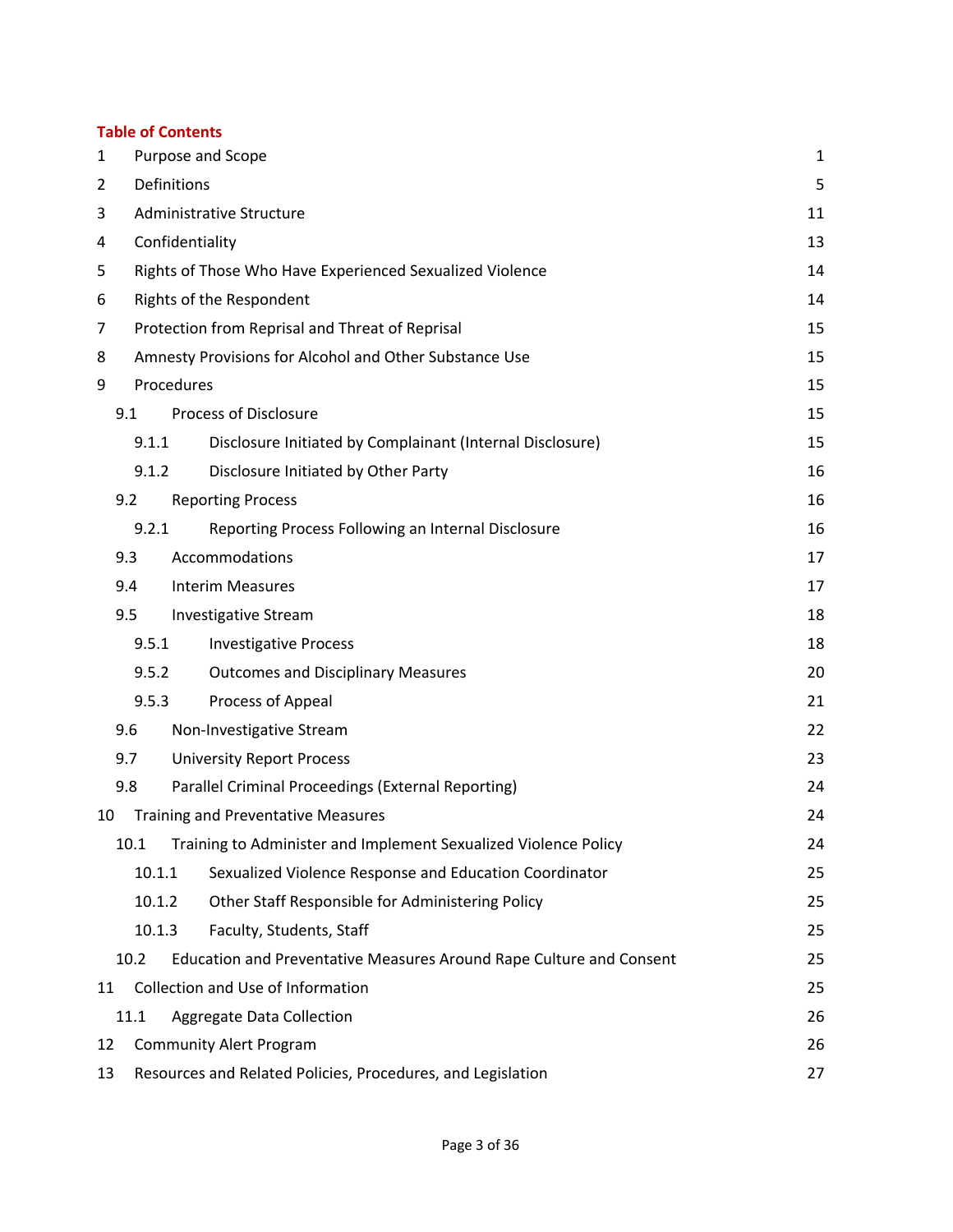|                                                                     | 28 |
|---------------------------------------------------------------------|----|
| <b>External Resources</b><br>13.2                                   |    |
| <b>Related Policies and Procedures</b><br>13.3                      | 30 |
| Legislation<br>13.4                                                 | 30 |
| Transition Between Versions of the Sexualized Violence Policy<br>14 | 31 |
| 15<br><b>Executive Summary</b>                                      | 32 |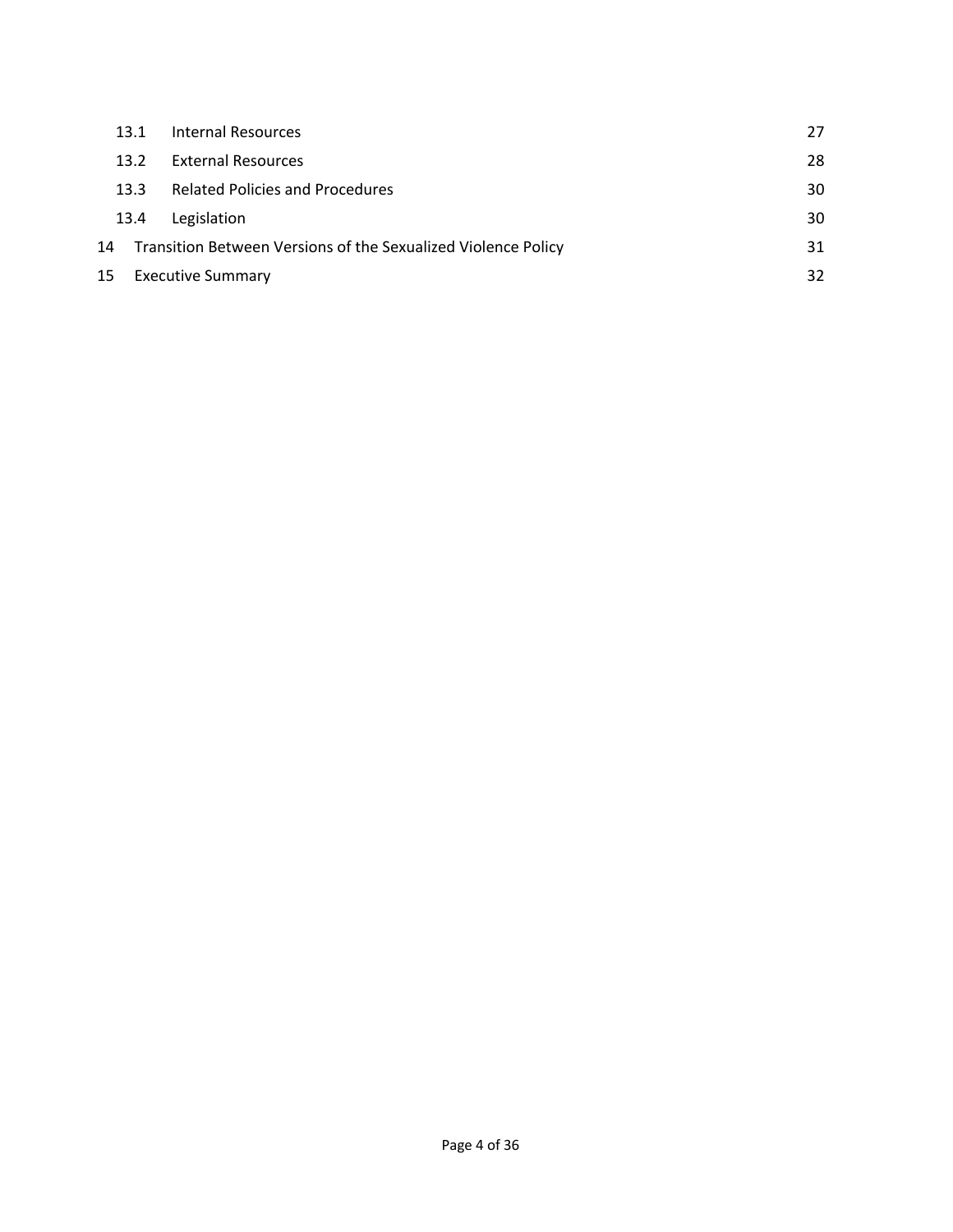### **2 Definitions**

- I. In this policy,
- a. 2SLGBTQIA+: An acronym used to represent individuals who identify as two-spirited (as well as questioning, pansexual or unsure), lesbian, gay, bisexual, transgender, queer, intersex, or asexual. Sexual orientation exists on a continuum and, therefore, there are other identities individuals may use which are not listed under this term.
- b. Accessibility: Accessibility can include, but is not limited to, providing appropriate services and supports to people with disabilities, accessible infrastructure, and maintaining plain language documentation, in order to ensure that equitable care and services are provided.<sup>1</sup> Acadia is committed to making all protocols, procedures, outreach, and support spaces related to this Policy accessible to all members of the University Community, including those who have visible disabilities, deafness or are hard of hearing, intellectual or developmental learning and mental health disabilities.
- c. Administrative Head:The appropriate Dean, Director, Chair, Associate Vice-President, Provost, Vice-President, President, or other administrator normally responsible for initiating disciplinary action against an employee.
- d. Advocate: An individual who serves to help support and assist a survivor of sexualized violence, including providing assistance and support throughout the investigative and non-investigative stream processes. The advocate will typically be the Sexualized Violence Response and Education Coordinator or someone of the survivor's choosing.
- e. Anti-oppression**:** An action that requires giving up power, being inclusive of all groups, of all marginalized groups, having representation from these groups and having joint decision-making about policy, procedures and practices (source: www.oacas.org).<sup>2</sup>
- f. Appeals Report: A written document submitted by an external third-party appeals person to the Sexualized Violence Response and Education Coordinator that summarizes findings and recommendations from an Appeals investigation following a decision resulting from the Investigative Stream process about a sexualized violence allegation.
- g. Balance of Probabilities:The standard legal threshold (i.e. more likely than not) by which an Investigator will determine whether or not a Respondent has committed an act of sexualized violence according to Acadia University's Sexualized Violence Policy.
- h. Complainant:The member of the University Community who has made a disclosure or report of an experience of sexualized violence.
- i. Conflict of Interest: Conflict of interest shall refer to any instance where a responsible authority, as described under section 3 of this Policy, has existing or reasonably foreseeable interests that impair or

 $1$  Khan, F., Rowe, C. J., and Bidgood, R. 2019. "Courage to Act: Developing a National Framework to Address and Prevent Gender-Based Violence at Post-Secondary Institutions in Canada." Toronto, ON: Possibility Seeds.

<sup>&</sup>lt;sup>2</sup> Ontario Association of Children Aid Societies. 2010. "An Anti-Oppression Framework for Child Welfare in Ontario."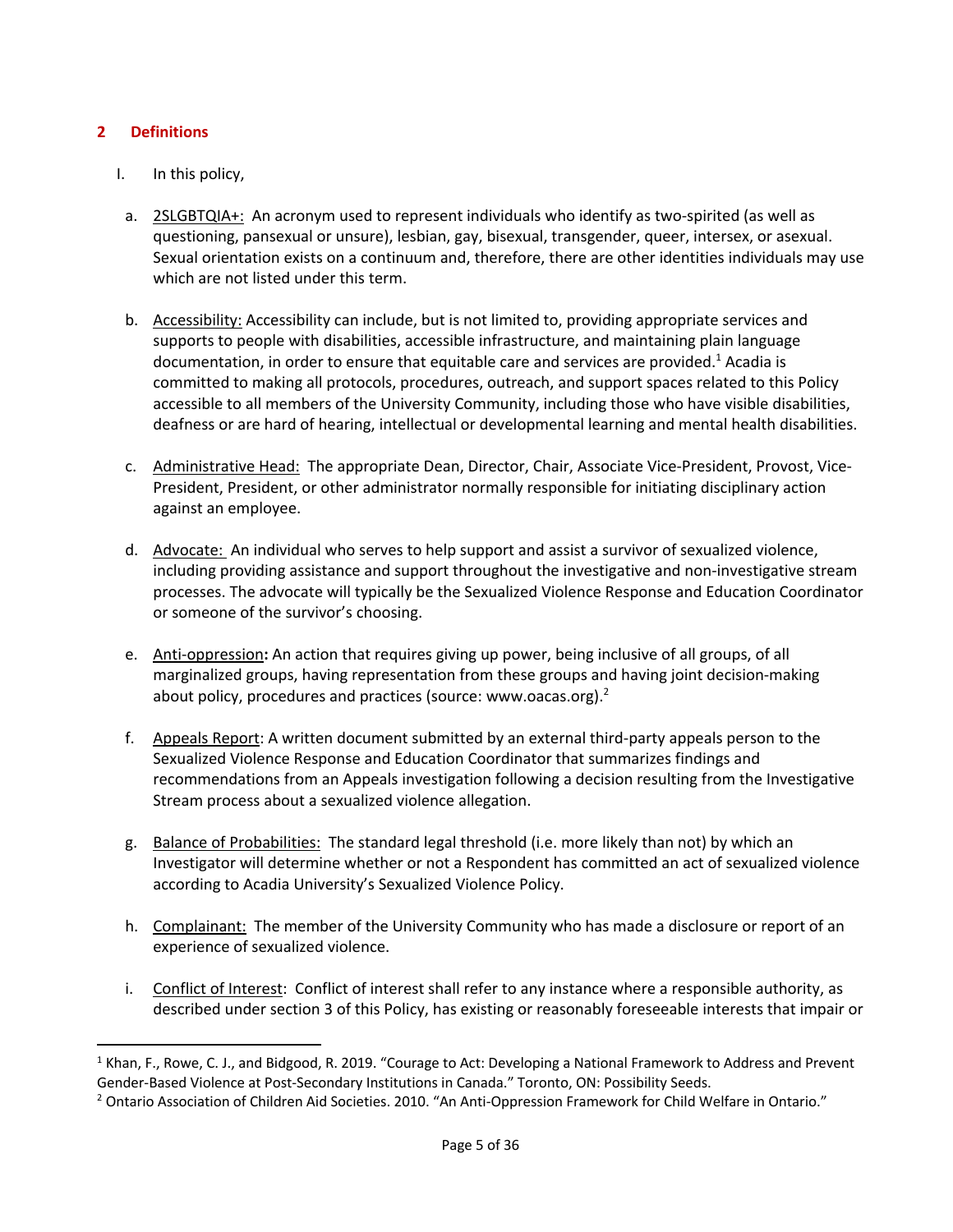appear to impair their independent, unbiased judgment in the discharge of their responsibilities under this Policy; or where a responsible authority is aware that a member of their family has interests that would impair or appear to impair their independent, unbiased judgment in the discharge of their responsibilities under this Policy. In instances where a conflict of interest has been identified between a responsible party under this Policy and the Complainant and/or Respondent, the President and Vice-Chancellor will appoint a replacement to carry out the duties of the responsible authority. The Complainant, Respondent, or any other party, may notify the Sexualized Violence Response and Education Coordinator if a conflict of interest is believed to exist. For the purposes of this provision, a "family member" is defined as spouse, parent, sibling, or child of the responsible party; or the parent, sibling, or child of the spouse of the responsible party; or the spouse of a child of the responsible authority or the responsible party's spouse. For the purposes of this definition, a "spouse" includes persons married to each other; or persons who have gone through a form of marriage and have lived together as spouses within the preceding twelve (12) months (common-law); or persons who are living together as spouses.

- j. Consent: Consent is "an agreement to engage in a sexual activity". It must be fully voluntary, clearly communicated, and ongoing. All sexual activities, including cyber sexual activity (e.g. sending/sharing/posting nude images or sexually explicit texts), that are engaged in must be consented to: if there is consent given for a particular sexual activity, this consent does not automatically extend to other sexual activities. Consent can be withdrawn at any time, including during a sexual activity that had previously been consented to. An individual's state of intoxication is not a defence to sexual contact without consent. Consent can be invalidated in certain circumstances involving sexual coercion. The Criminal Code (s. 273.1) defines consent, for the purposes of the sections prohibiting sexual assault, as "the voluntary agreement of the complainant to engage in the sexual activity in question." Consent does not legally exist if:
	- Sexual activity is agreed to by someone other than the persons directly involved,
	- The person is incapable of consenting to the sexual activity (for example, because they are under the influence of alcohol or drugs),
	- An abuse of power, authority, or trust is used to coerce the complainant to engage in sexual activity, or
	- One party expresses (through their words, conduct, inaction, or absence of words) a lack of agreement to engage in the activity,
	- The person, having consented to engage in sexual activity, expresses (through their words, conduct, inaction, or absence of words) a lack of agreement to continue to engage in the activity.
- k. Disclosure:The sharing of information by a student with the Sexualized Violence Response and Education Coordinator about an experience of sexualized violence that individual has had.
- l. Equality/Equity:Equality is the process of providing everyone in society with equal resources. Equity involves ensuring that everyone has access to the resources, opportunities, power, and responsibility they need to reach their full potential as well as making changes so that unfair differences may be understood and addressed.
- m. Gender Expression:Gender expression is the external appearance of one's gender identity, usually expressed through behaviour, clothing, haircut or voice, and which may or may not conform to socially defined behaviours and characteristics typically associated with being masculine or feminine (although can be a blend of both or neither) and may not align with gender identity.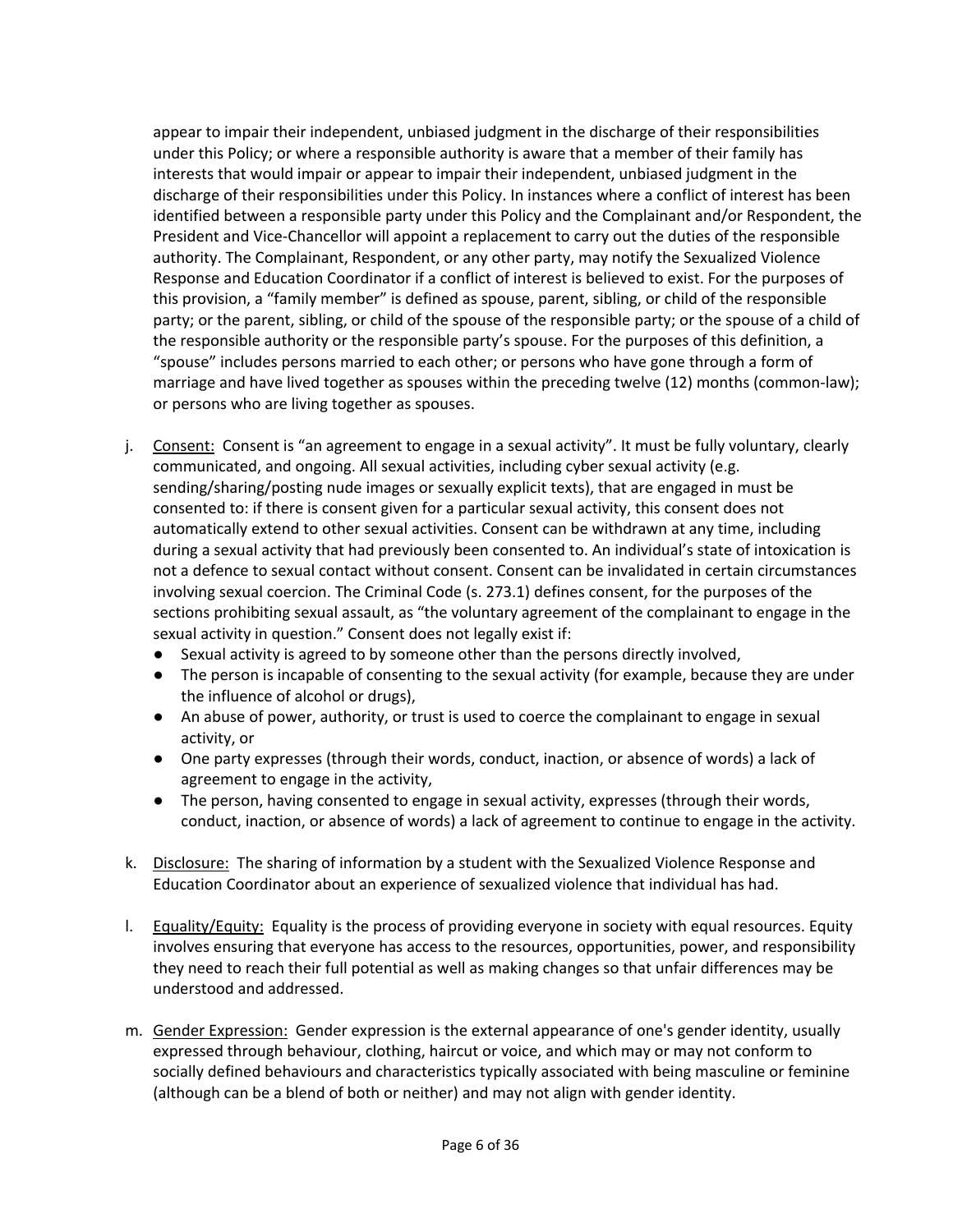- n. Gender Identity:Gender identity is one's innermost concept of self as male, female, a blend of both or neither – how individuals perceive themselves and what they call themselves. One's gender identity can be the same or different from their sex assigned at birth.
- o. Gender Sensitivity and Inclusivity:A gender sensitive approach recognizes that sexualized violence is part of a broader spectrum of gender-based violence and violence against women and girls. Although, individuals of all genders experience sexual violence, it is a crime primarily perpetrated against women. A gender inclusive approach recognizes that individuals of any gender identity or sexual orientation may perpetrate and experience sexualized violence.<sup>3</sup>
- p. Gender-based Violence: Gender-based violence is any form of behaviour including psychological, threats, coercion, economic or educational deprivation, physical, and sexual behaviour - that is based on an individual's gender identity, gender expression or perceived gender and is intended to control, humiliate, or harm the individual. This form of violence reflects an attitude or prejudice at the individual or institutional level that aims to subordinate an individual or group on the basis of sex and/or gender identity. In Canada, GBV disproportionately impacts women and girls, as well as other diverse populations such as Indigenous Peoples, 2SLGBTQIA+, and gender non-binary individuals, those living in northern, rural, and remote communities, people with disabilities, newcomers, children and youth, and seniors.
- q. Intersectionality: The complex, cumulative way in which the effects of multiple forms of discrimination combine, overlap, or intersect, resulting from the intersection of various identities, especially in the experiences of marginalized individuals or groups.

Note: Intersectionality is a term used to observe and analyze power imbalances that was coined by Dr. Kimberlé Crenshaw, and which emerged from the ideas debated in critical race theory. This term is colloquially used to describe a theory for understanding the complex and intersecting identities of individuals, and how the whole individual is more than simply the sum of their identities.<sup>4</sup>

Intersectionality recognizes that a person's experience will be impacted by many social factors, including their positions within the structures of their campus. This approach recognizes that the unique social locations of those who have been impacted by gender-based violence will influence their experiences and healing process. When gender-based violence occurs, an individual's social location impacts the services they have access to, if they are believed, and how they are treated in their community. Their social location impacts their experiences with situations such as the medical, legal and education systems. This is why it is imperative to recognize that no single approach to justice, support, and education will not meet the needs of all.<sup>5</sup>

<sup>&</sup>lt;sup>3</sup> Salvino, Caitlin, Kelsey Gilchrist, and Jade Cooligan-Pang. 2017. "Our Turn: A National Action Plan to End Campus Sexual Violence." Montreal, QC: Student's Society of McGill University, p. 11.

<sup>4</sup> CSA Z2003 Psychological Health and Safety for Post-Secondary Students, 2020.

<sup>&</sup>lt;sup>5</sup> Khan, F., Rowe, C. J., and Bidgood, R. 2019. "Courage to Act: Developing a National Framework to Address and Prevent Gender-Based Violence at Post-Secondary Institutions in Canada." Toronto, ON: Possibility Seeds.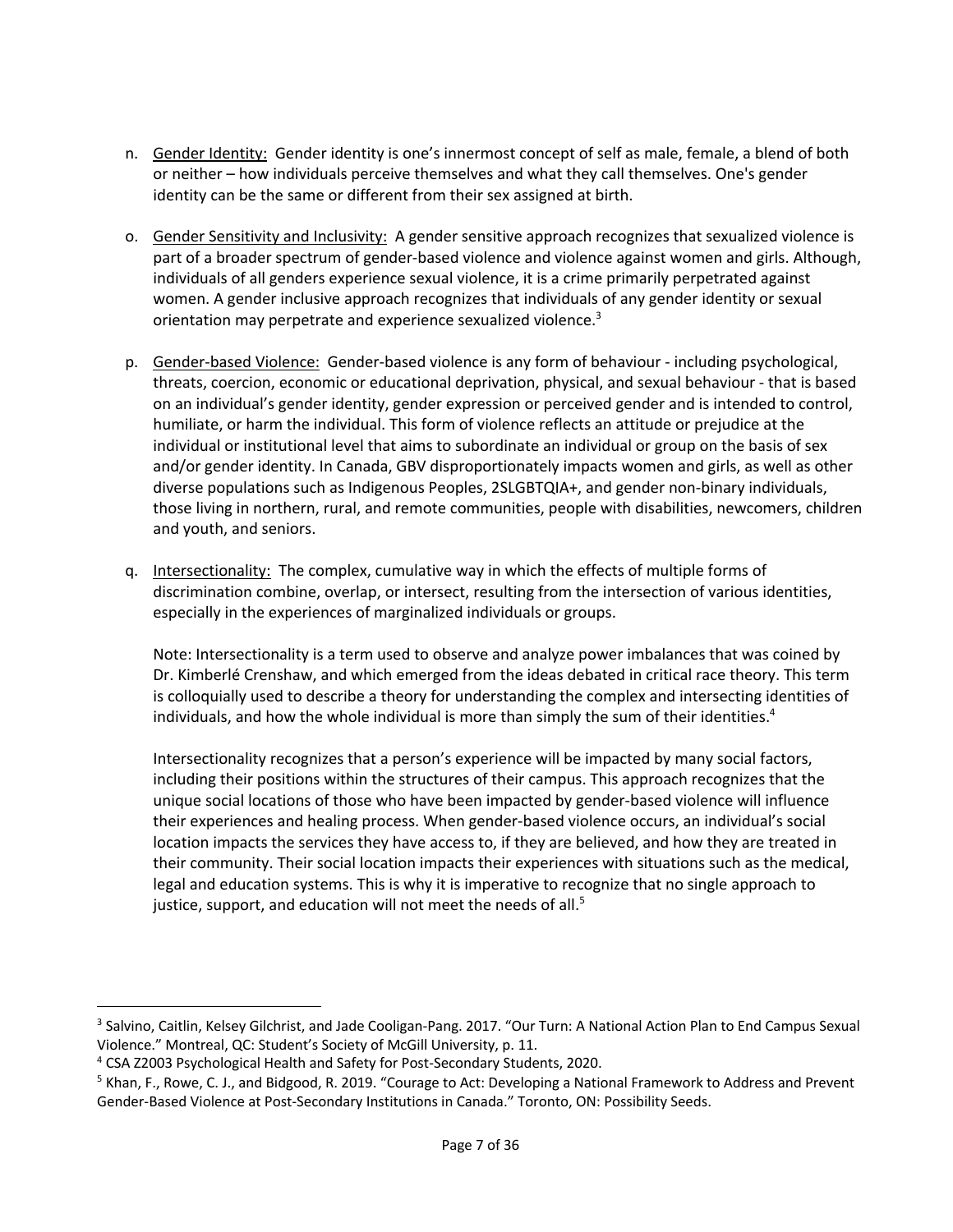- r. Investigation Report: A written confidential document prepared and submitted by the Investigator that summarizes findings as to whether or not the Respondent has committed an act of sexualized violence against the Complainant.
- s. Investigative Stream:The process where a Report is investigated by an Investigator and where disciplinary, remedial educational and/or restorative outcomes may result.
- t. Investigator: The person selected from a pool of qualified, experienced and trained individuals who may be external or internal to the University available to conduct investigations under the Investigative Stream of this policy.
- u. Non-investigative Stream:The process where a Report is addressed without an investigation through remedial, educational and/or restorative outcomes.
- v. Rape Culture:Rape culture is a term that describes an environment where rape is pervasive, normalized and accepted as inevitable. Rape culture does not necessarily mean that society or individuals promote sexualized violence in an outward, active manner.

"Rather rape culture is largely perpetuated via unexamined and false beliefs. Some examples of rape culture include myths about sexual violence, victim blaming, language that trivializes rape, jokes, sexual objectification in ads, images that glamourize sexual violence, song lyrics that send confusing and harmful messages about consent, and more."6

"Rape culture contributes to societal skepticism of reports of sexual assault compared to reports of other criminal offences despite evidence that false reports of sexual assault are no more common than false reports for other types of crime (as low as 2%)".7

Rape culture also contributes to the normalization of male perpetrated violence and toxic masculinity. Furthermore, it is well recognized that rape culture permeates systems and institutions such as the legal and criminal justice systems, as well as universities and colleges; this often results in the retraumatization of survivors and is a main deterrent to reporting sexualized violence.

- w. Report:A formal, written statement of allegations submitted to the Sexualized Violence Response and Education Coordinator by a complainant about an experience of sexualized violence that individual has had.
- x. Respondent:A member of the University Community who the Complainant is alleging committed an act of sexualized violence. In instances when a Complainant alleges that an act of sexualized violence has been committed by more than one individual, this Policy will treat references to Respondent in the plural ("Respondents").

<sup>6</sup> Break the Silence Nova Scotia. Sexual Violence Prevention & Supports, Nova Scotia Department of Community, https://breakthesilencens.ca/what-is-sexual-violence.

 $^7$  Lisak, Gardinier, Nicksa, & Cote, 2010, p. 12 as cited in Ending Violence Association of BC, 2016.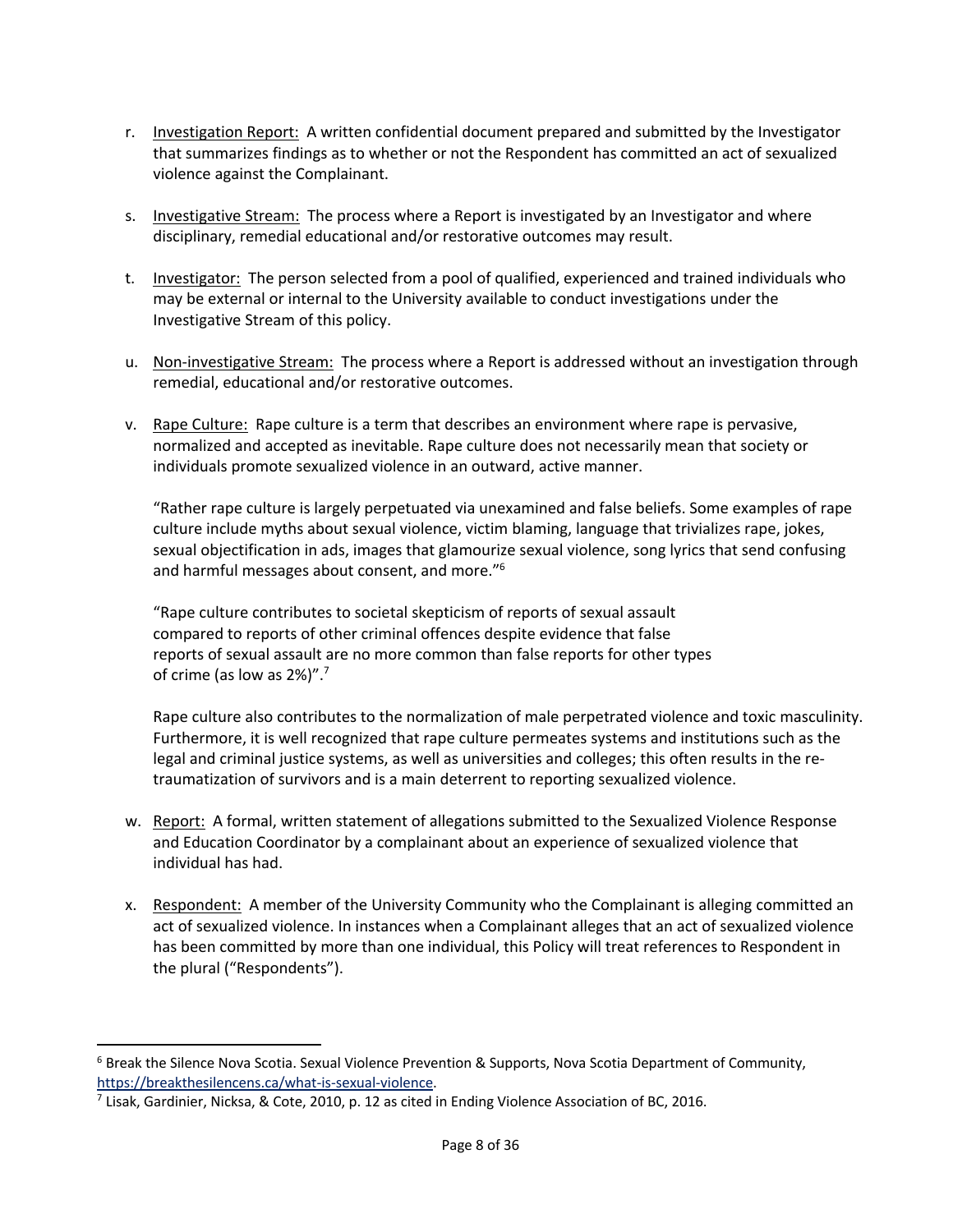- y. Sexual Orientation:Sexual orientation is a term used to describe a person's emotional, romantic, or sexual attraction. Sexual orientation may include attraction to the same gender (homosexuality), a gender different than your own (heterosexuality), both men and women (bisexuality), all genders (pansexual), or neither (asexuality).8
- z. Sexualized Violence:Sexualized violence is any sexual act, attempt to obtain a sexual act, or other act (touching, verbal, and physical intimidation) directed against a person's sexuality, gender identity, or gender expression, including use of coercion or under circumstances in which consent cannot be given (e.g. alcohol or drug intoxication), by any person regardless of their relationship to the individual in any setting. Sexualized violence may include sexual assault, sexual harassment, sexual cyber-bullying, stalking, indecent exposure, threats, voyeurism, and sexual exploitation.
	- 1. Sexual Assault: Sexual assault is any form of sexual contact that occurs without ongoing and freely given consent. Sexual assault includes any form of sexual contact where consent has not been given (ranging from non-consensual touching that is sexual in nature, kissing, fondling, oral or anal sex, intercourse, other forms of penetration, or any other unwanted contact of a sexual nature. Sexual assault also includes removal of a condom without consent or lying about using a condom. For further clarity, sexual assault includes rape.

The Criminal Code (s. 265(1)) explains that a person commits assault when:

- without the consent of another person, the individual applies force intentionally to that other person, directly or indirectly;
- the individual attempts or threatens, by an act or a gesture, to apply force to another person, if the individual has, or causes that other person to believe on reasonable grounds that the individual has, present ability to affect the individual's purpose; or
- while openly wearing or carrying a weapon or an imitation thereof, the individual accosts or impedes another person or begs
- 2. Sexual Coercion:An individual's use of manipulative tactics including, but not limited to, pressure, threats, bribes, positions of power, guilt, that results in the other person engaging in unwanted sexual activity. Sexual coercion can in certain circumstances invalidate consent.
- 3. Sexual Harassment:Sexual harassment is vexatious sexual conduct or a course of comment that is known or ought reasonably to be known as unwelcome; a sexual solicitation or advance made to an individual by another individual where the other individual is in a position to confer a benefit on, or deny a benefit to, the individual to whom the solicitation or advance is made, where the individual who makes the solicitation or advance knows or ought reasonably to know that it is unwelcome; or a reprisal or threat of reprisal against an individual for rejecting a sexual solicitation or advance. Sexual harassment is a type of sex discrimination, and is prohibited under International and Canadian human rights legislation, including the Nova Scotia Human Rights Act.
- 4. Sexual Cyber-bullying: Sexual cyber-bullying is an electronic communication of a sexual nature, direct or indirect, that causes or is likely to cause harm to another individual's health or well-being

<sup>8</sup> Sexual Orientation, HealthLinkBC, Government of British Columbia, https://www.healthlinkbc.ca/healthtopics/abj9152.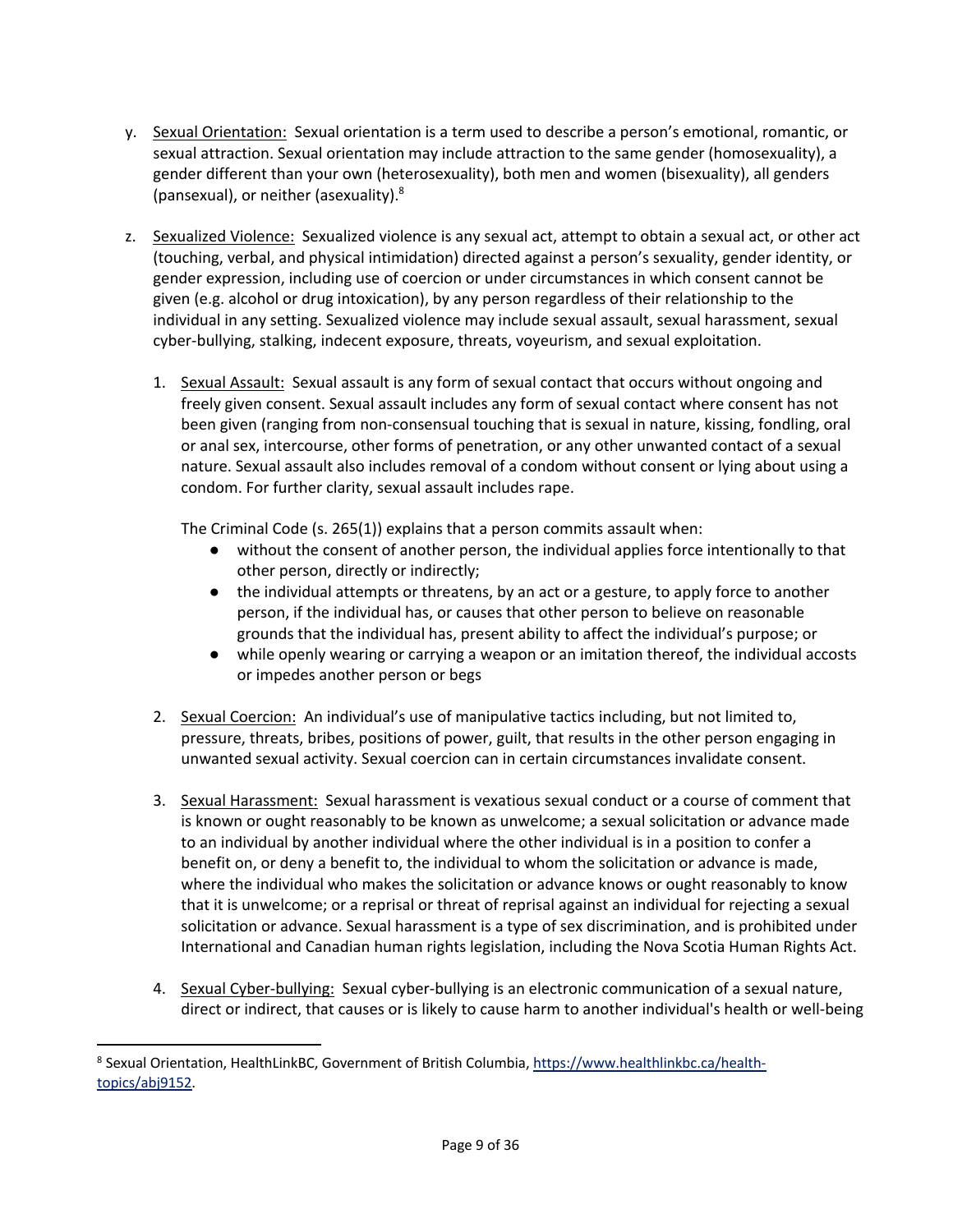where the person responsible for the communication maliciously intended to cause harm to another individual's health or well-being or was reckless with regard to the risk of harm to another individual's health or well-being. Sexual cyber-bullying can also include non-consensual sexual contact online (e.g. sending/posting nude images or pornography) even if it was not intended to be malicious.

- aa. Student: An individual who is registered in a course or course of study at Acadia University or who was so registered at the time an incident of sexualized violence is alleged to have occurred.
- bb. Survivor:A survivor is anyone who has experienced an act of sexualized violence.
- cc. Survivor-Centred Approach: The UN Women Virtual Knowledge Centre to End Violence against Women and Girls (2011) defines a survivor-centred approach as one that prioritizes the rights, needs, and wishes of the survivor. According to this approach, "The survivor has the right to:
	- be treated with dignity and respect instead of being exposed to victim-blaming attitudes;
	- choose the course of action in dealing with the violence instead of feeling powerless;
	- privacy and confidentiality instead of exposure;
	- non-discrimination instead of discrimination based on gender, age, race/ethnicity, ability, sexual orientation, HIV status or any other characteristic;
	- receive comprehensive information to help (them) make (their) own decision instead of being told what to do."9

"(A survivor-centred) approach helps to promote the survivor's recovery and (their) ability to identify and express needs and wishes, as well as to reinforce (their) capacity to make decisions about possible interventions."10

- dd. Transparency: The work to address campus sexual violence should be done in a transparent manner demonstrated by clear, open, and regular communication between administration, staff, student leaders, faculty representatives, and the broader campus community.
- ee. Toxic masculinity: Refers to the socially-constructed norms, attitudes, and beliefs that describe the masculine gender role as violent, unemotional, sexually aggressive, devaluing of women, and so forth. These norms perpetuate negative stereotypes of men, and do not give opportunities for alternative forms of masculinity. Any policy that purports to actively be engaged against sexualized violence should also seek to create and maintain alternative forms of positive masculinity.
- ff. Trauma-Informed: "Trauma-informed practice (TIP) is a universal and systemic approach to service provision. It is based on an understanding of the prevalence of many forms of violence and trauma among children and adults – developmental, historical, simple/complex, weather-related, warrelated, (sexual violence related), gender-based – and the wide range of adaptations people make to cope."11

<sup>9</sup> UN Women Virtual Knowledge Centre to End Violence against Women and Girls, 2011.

<sup>&</sup>lt;sup>10</sup> UNICEF, 2010, as cited by the UN Women Virtual Knowledge Centre to End Violence against Women and Girls, 2011.

<sup>&</sup>lt;sup>11</sup> IWK Health Centre, Nova Scotia Health Authority, Province of Nova Scotia, 2015, p. 5.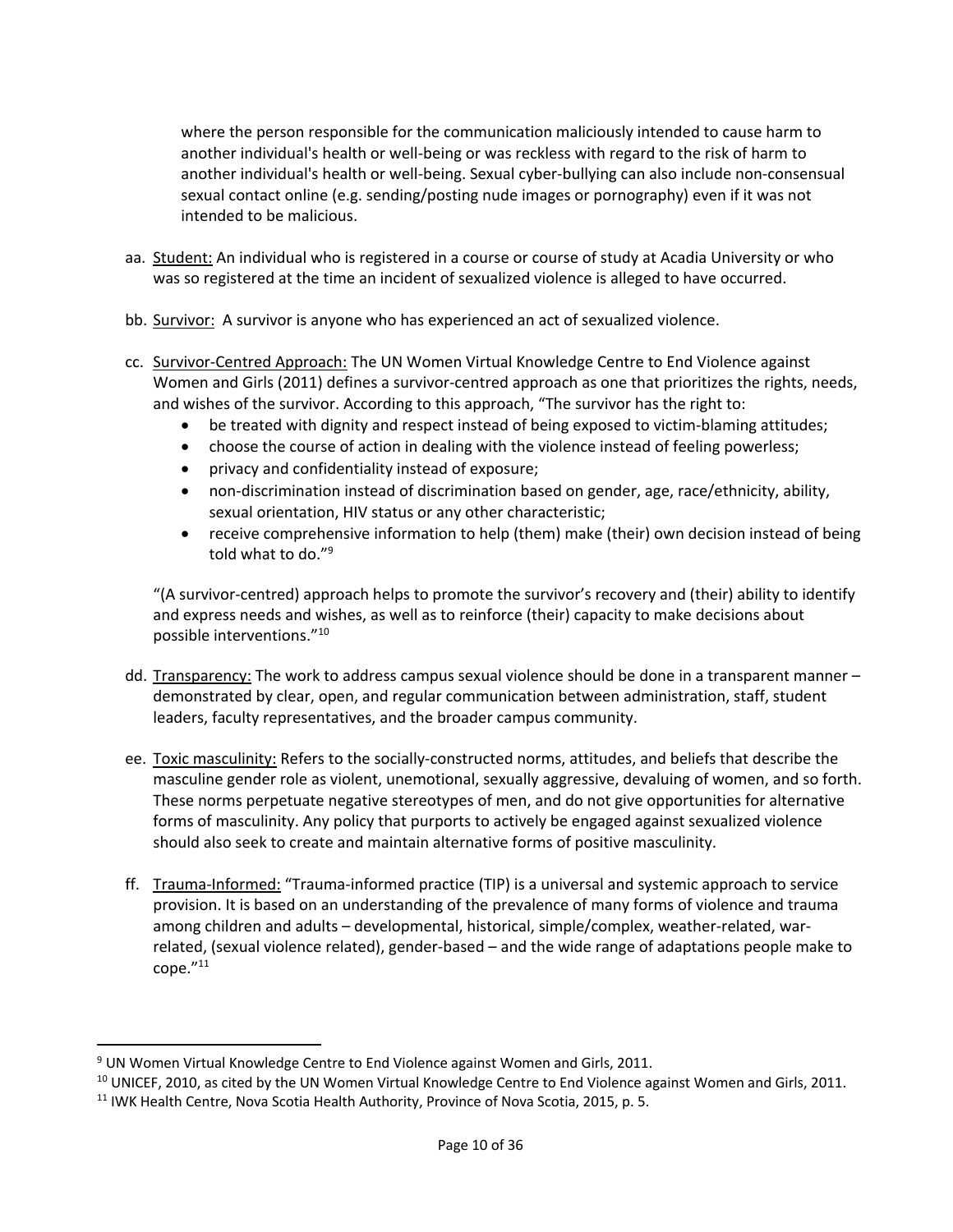TIP aims to make interactions, services, and systems receptive and supportive of people who have experienced trauma.<sup>12</sup> Policies and practices must aim to minimize the potential for harm and retraumatization, and should enhance safety, comfort, healing, and resilience for all parties involved. A trauma-informed approach to support services, education, and reporting recognizes the connections between violence, trauma, and negative health outcomes.<sup>13</sup>

- gg. University Community: Members of the University Community include faculty, staff, administrators, students, contracted employees working on university property or on behalf of the university, and visitors and guests of Acadia University or of members of the University Community. The Acadia University Sexualized Violence Policy applies to all members of the University Community.
- hh. University Report: A written statement of allegations submitted to the Sexualized Violence Response and Education Coordinator by the University about an act of sexualized violence against a member of the University Community or multiple reported acts of sexualized violence allegedly committed by the same Respondent.
- ii. Victim: A victim is a survivor who has experienced some form of violence and identifies as such.
- jj. Victim Blaming: Victim blaming occurs when the survivor of sexualized violence is held responsible in whole or in part - for the harms that they have experienced. Many institutions, including the media, criminal justice and post-secondary institutions, engage in victim blaming. This form of thought and actions towards the person who experienced the sexualized violence perpetuates negative myths and stereotypes and goes against a survivor-centered approach; the approach that Acadia University follows.
- kk. Visitor: Persons who are not members of the University Community who are engaged in activities on Acadia University's property or with members of the University community and includes, but is not limited to, contractors, agents, vendors, alumni, donors and visiting scholars.

# **3 Administrative Structure**

**I. Executive Director, Student Services:** The Executive Director, Student Services will work with the Sexualized Violence Response and Education Coordinator and Investigator during the investigative process as described under the Investigative Stream of Acadia's Sexualized Violence Policy (see section 9.5). At the conclusion of an investigation, the Executive Director, Student Services will review and make determinations as to whether or not the Respondent has breached the Sexualized Violence Policy. The Executive Director, Student Services will also make determinations regarding whether or not sanctions or remedial or educational outcomes should be imposed. The Executive Director, Student Services will advise the Complainant and Respondent in writing of their decision and reasons for this decision, and will provide both parties with information on available University resources.

 $12$  Ibid.

<sup>&</sup>lt;sup>13</sup> Khan, F., Rowe, C. J., and Bidgood, R. (2019). "Courage to Act: Developing a National Framework to Address and Prevent Gender-Based Violence at Post-Secondary Institutions in Canada." Toronto, ON: Possibility Seeds.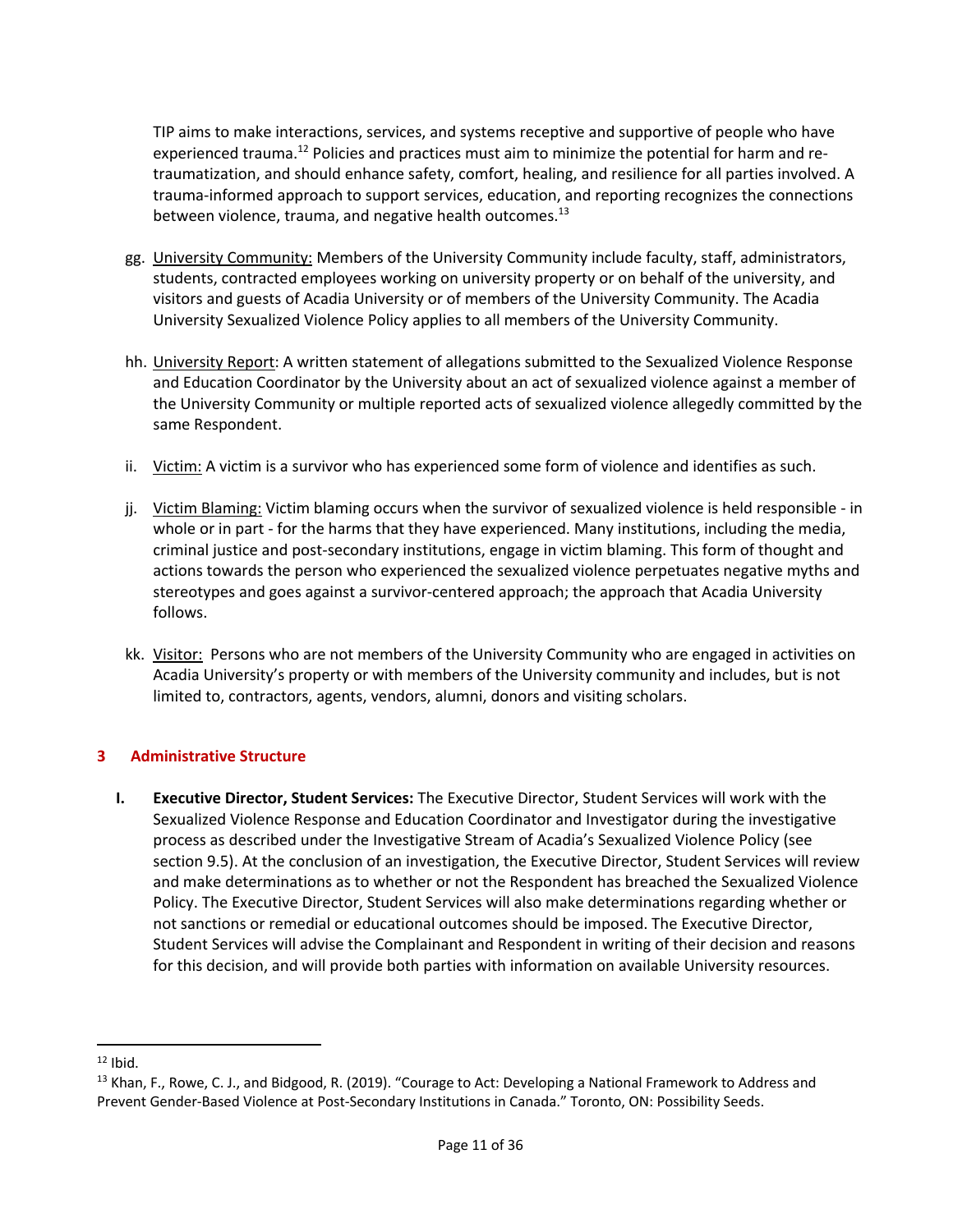- **II. External Third-Party Appeals Person:** As described under section 9.5.3(IV) of this policy, if the Provost and Vice-President Academic determines that an appeal regarding the decision made by the Executive Director, Student Services following a sexualized violence investigation reasonably meets the grounds for appeal as stated in section 9.5.3(II), then the Provost and Vice-President Academic will appoint an external third-party appeals person to review all relevant information pertaining to the appeal. The external third-party appeals person will prepare an Appeals Report with recommendations about whether or not to confirm or vary the original decision, or allow the appeal and lift or modify the sanction or remedial action. This Appeals Report will be provided to the Provost and Vice President Academic as described under section 9.5.3(XI).
- **III. Investigators:** Members of the Department of Safety and Security and the Equity, Diversity, and Inclusion Officer serve as the pool of Investigators available to undertake an investigation under the investigative stream of the Sexualized Violence Policy. The Sexualized Violence Response and Education Coordinator is responsible for appointing an Investigator. The Equity, Diversity, and Inclusion Officer will not serve as Investigator if already serving as a support person for the Respondent. In instances of conflict of interest or at the request of the Complainant or Respondent, an external investigator may be provided, as determined by the Sexualized Violence Response and Education Coordinator. These investigators have survivor-centered training in investigating and reporting on incidents of sexualized violence. The Investigator will conduct the investigation in a manner that is consistent with the procedures and principles set out in this Policy. At the conclusion of an investigation, the Investigator will prepare a written confidential Investigation Report that makes a finding as to whether or not, on a balance of probabilities (i.e. more likely than not), the Respondent has committed an act of sexualized violence against the Complainant and provide reasons for the finding. This Investigation Report is forwarded to the Executive Director, Student Services who is responsible for final determinations as to whether or not the Respondent has breached the Sexualized Violence Policy.
- **IV. President and Vice-Chancellor**: In instances of a conflict of interest between a responsible authority as described under section 3 of this Policy and the Complainant and/or Respondent, the President and Vice-Chancellor will appoint a replacement to carry out the duties of the responsible authority.
- **V. Sexual Health Working Group:** Working with the Sexualized Violence Response and Education Coordinator, the Sexual Health Working Group annually reviews the Sexualized Violence Policy and reports on any recommended revisions. The Sexualized Violence Response and Education Coordinator maintains aggregate data (detailed in section 11) and will present it to the Sexual Health Working Group annually by May 15.

Members of the Sexual Health Working Group will include, but are not limited to: the Sexualized Violence Response and Education Coordinator; the Director of Health, Counselling and Accessibility; the Equity, Diversity and Inclusion Officer; the Executive Director, Student Services; a representative of the Department of Safety and Security; the Coordinator of Student Community Development; two student representatives selected by the Acadia Students' Union; two faculty representatives selected by AUFA; an employee representative selected by SEIU; an employee representative selected by AUPAT; and a community member selected by the other members of the Sexual Health Working Group.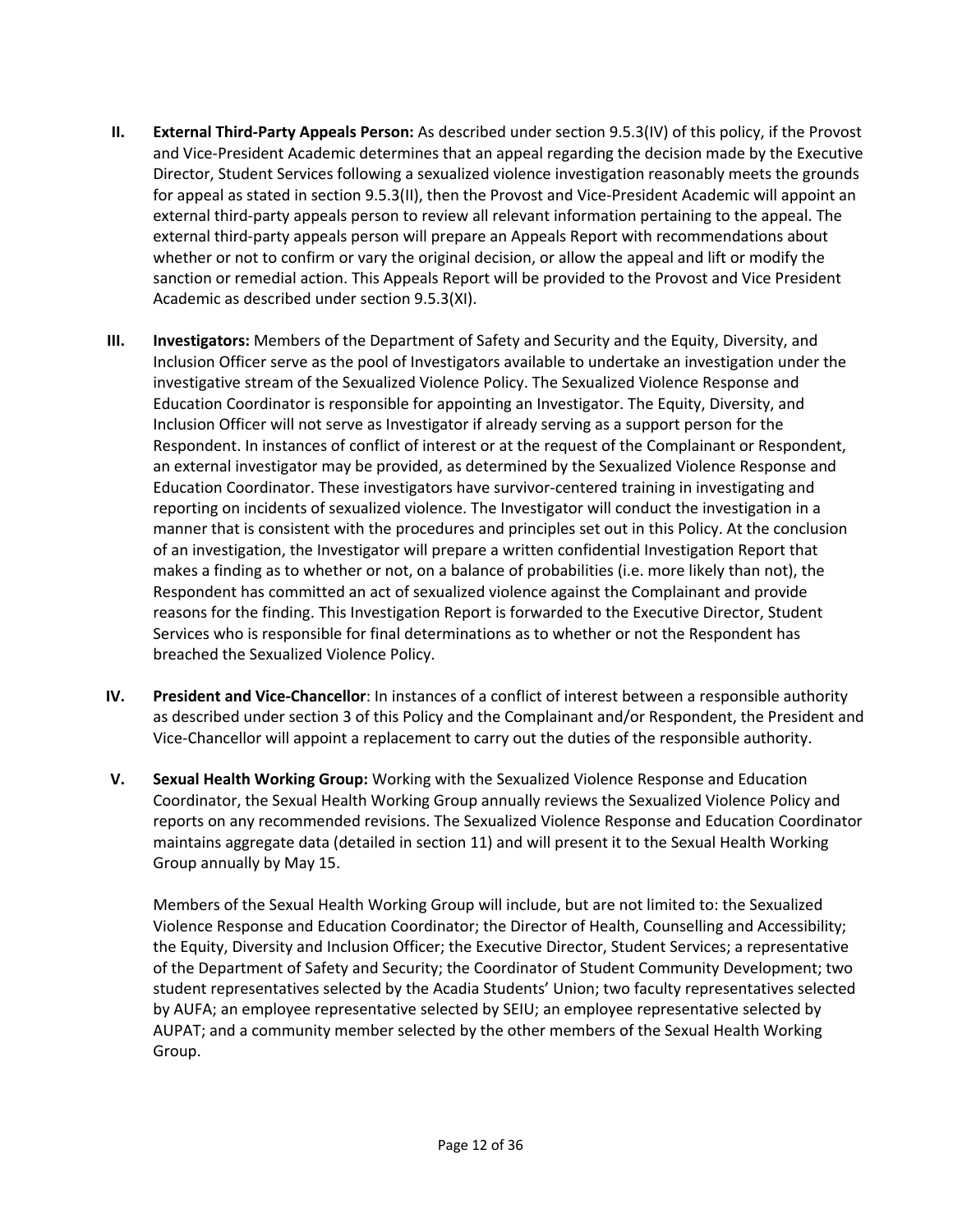- **VI. Sexualized Violence Response and Education Coordinator:** The Sexualized Violence Response and Education Coordinator is intended to be a single point of contact, support, and liaison for members of the University Community who have experienced sexualized violence. The Sexualized Violence Response and Education Coordinator offers confidential support, crisis intervention, liaises with medical/legal/police services as needed, coordinates safety plans with the Department of Safety and Security, refers Complainants to counselling and ongoing support, advises Complainants on possible accommodations and processes outlined in this Policy, and provides other consultation and case management services (including incident logging). They consult and liaise with the Department of Safety and Security, Counselling Services, Accessible Learning Services, the Equity Office, as well as the Executive Director, Student Services, and the Vice-Provost Students, Recruitment and Enrolment Management.
- **VII. Support Person for the Respondent:** A Respondent has the choice of obtaining a support person. The support person can be selected from within the University, such as the Coordinator of Student Community Development, the Equity, Diversity, and Inclusion Officer, the Black Employment and Cultural Navigator, the Coordinator of Indigenous Affairs, the Coordinator of International Student Advising, or the Respondent may select a support person external to the University, including, but not limited to, a lawyer, counsellor, guardian, etc. The Equity, Diversity, and Inclusion Officer will not serve as the Support Person if already serving as the Investigator. When requested, the Support Person can attend meetings with the Investigator or other meetings that are part of the investigative and non-investigative streams outlined in this Policy.
- **VIII. Provost and Vice-President Academic:** The Provost and Vice-President Academic oversees Investigative Stream decision appeals (see section 9.5.3 of this policy). After receiving a written appeal, the Provost and Vice-President Academic will determine if the appeal reasonably meets the grounds for appeal as stated in section 9.5.3(II) and, if so, will appoint an external third-party appeals person to review all relevant information pertaining to the appeal. The Provost and Vice-President Academic will modify or add interim measures during the appeals process, as specified in section 9.5.3(V), and will communicate with all parties involved in the appeals process. The Provost and Vice-President Academic will review the Appeals Report prepared by the external third-party appeals person and make a determination as to whether or not the original decision is upheld or varied, or allow the appeal and lift or modify the sanction or remedial action.

# **4 Confidentiality**

- I. Confidentiality means to refrain from disclosing personal information to others. Every effort will be made to respect the wishes of persons who have experienced sexualized violence and to protect the privacy and anonymity of any person who discloses an incident of sexualized violence. Prior to disclosure of information reported relating to incidents of sexualized violence, the expressed informed consent of the individual who made the report of sexualized violence will be required. This includes, but is not limited to, healthcare, psychological, or counselling information. Only in the circumstances set out below may limits to confidentiality be placed.
- II. Limits to Confidentiality: The following circumstances may require the University to take immediate action in relation to a disclosure of sexualized violence; including, but not limited to the University directly contacting law enforcement authorities: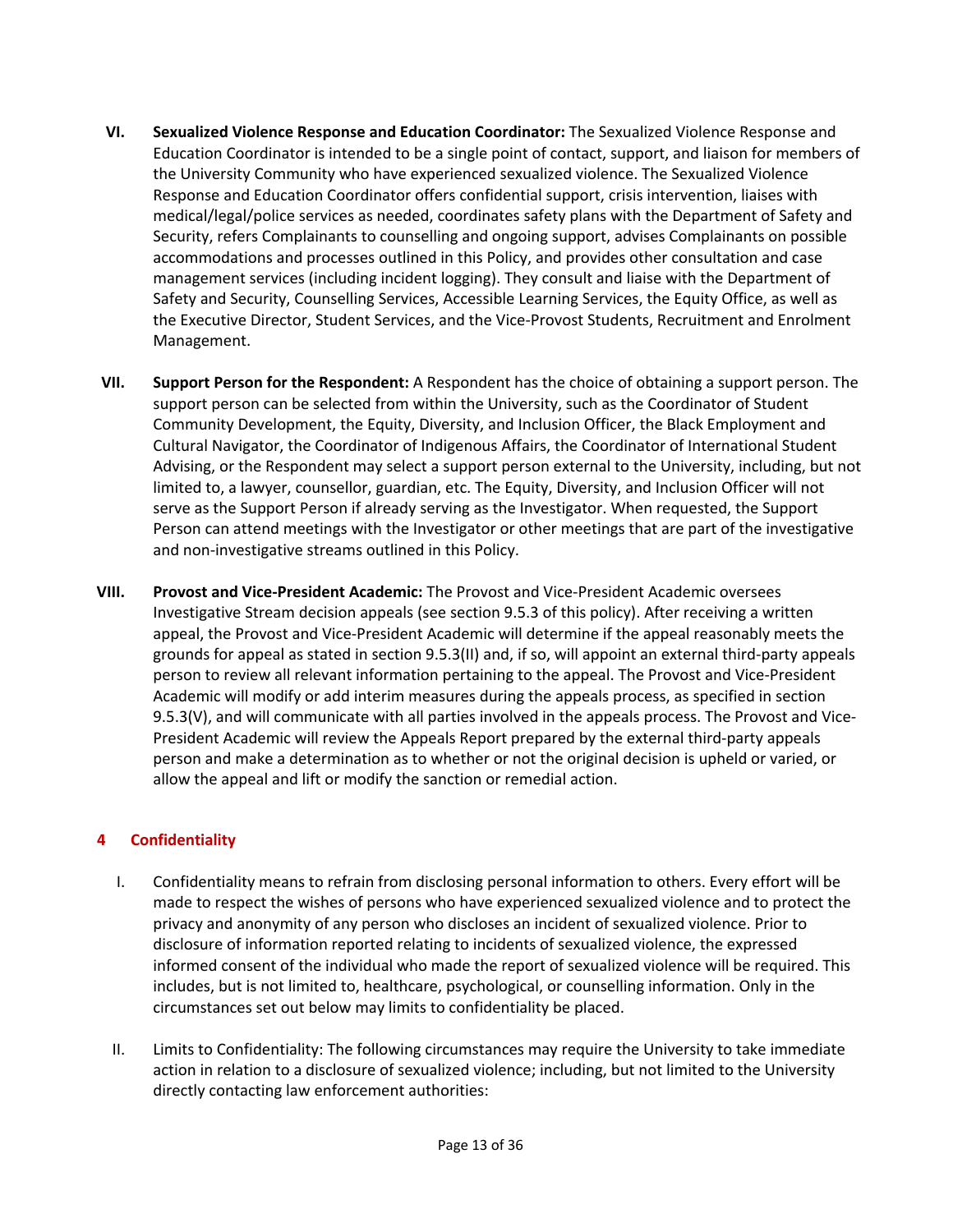- a. an individual is at imminent risk of severe or life-threatening self-harm;
- b. an individual is at imminent risk of harming another person; and
- c. there are reasonable grounds to believe that others in the University Community may be at significant risk of harm based on the information provided;
- d. circumstances in which there is a legal obligation to report suspected abuse or neglect of an individual as defined under the *Nova Scotia Children and Family Services Ac*t and *Adult Protection Act*.
- III. The University has a responsibility to balance the wishes of the person who has disclosed an experience of sexualized violence with the obligation to protect the wider University Community.
- IV. The confidentiality of all participants in the process as set out in the Sexualized Violence Policy, including the Complainant, Respondent and any witnesses, will be protected and respected to the fullest extent possible within the parameters of section 4 of the Policy.

# **5 Rights of Those Who Have Experienced Sexualized Violence**

- I. People who disclose or report an experience of sexualized violence have the following rights:
	- a. to have their confidentiality protected;
	- b. to have limits of confidentiality explained prior to disclosure, where possible;
	- c. to be treated with dignity, respect, and compassion;
	- d. to not have their past sexual history questioned in any way, including prior sexual activity with the Respondent;
	- e. to be informed about on- and off-campus services and resources;
	- f. to be informed about the procedures in place to address sexualized violence and reporting options;
	- g. to decide whether or not to access available services and to choose those services they believe will be most beneficial;
	- h. to make an informed decision regarding whether to report the incident to campus authorities and/or local police;
	- i. to have an on-campus (internal) investigation with the University's full cooperation;
	- j. to have a plan to protect their safety;
	- k. to have reasonable and necessary actions taken to prevent further unwanted contact with the Respondent;
	- l. to receive a copy of the Investigation Report (redacted by the Sexualized Violence Response and Education Coordinator of irrelevant and/or personally identifying information and/or personal information of third parties); and
	- m. to be informed of the outcome of the investigation, including any discipline or remedial measures imposed;
	- n. to appeal the investigation decision and any disciplinary or remedial measures following the investigation.

# **6 Rights of the Respondent**

I. People who have been accused of sexualized violence have the following rights: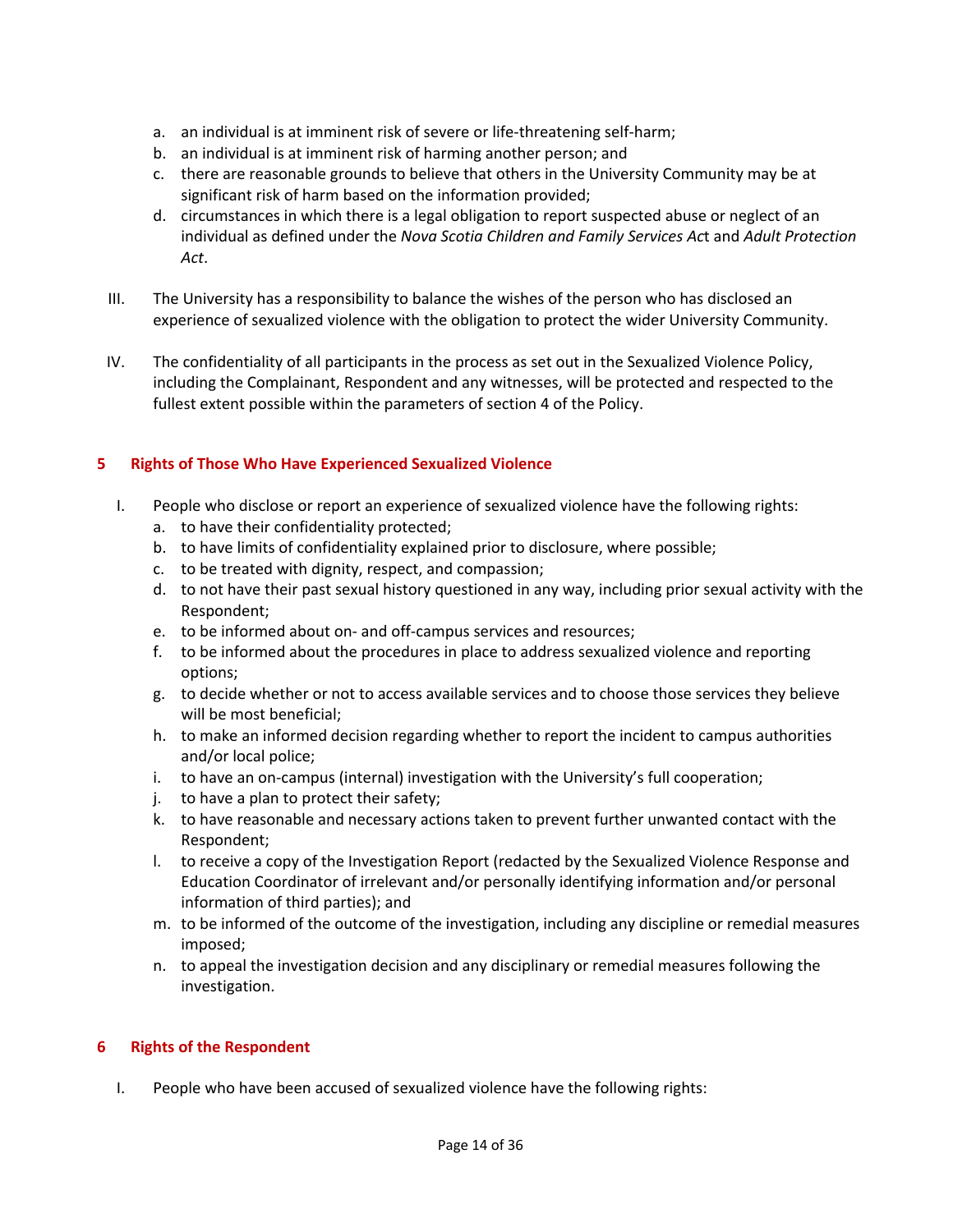- a. to have their confidentiality protected;
- b. to have limits of confidentiality explained prior to providing response to Complainant, where possible;
- c. to be treated with dignity, respect, and compassion;
- d. to be informed about on- and off-campus services and resources;
- e. to be informed about the procedures in place to address sexualized violence;
- f. to decide whether or not to access available services and to choose those services they believe will be most beneficial;
- g. to participate fully in an on-campus (internal) investigation with the University's full cooperation;
- h. to have reasonable and necessary actions taken to prevent further contact with the Complainant;
- i. to receive a copy of the Investigation Report (redacted of irrelevant personal information and/or personal information of third parties); and
- j. to be informed of the outcome of the investigation, including any discipline or remedial measures imposed;
- k. to appeal the investigation decision and any disciplinary or remedial measures following the investigation.

# **7 Protection from Reprisal and Threat of Reprisal**

I. Any retaliation, reprisal, threat or intimidation against any survivor, Complainant, witness, Respondent, or other member of the University Community, for having accessed this Policy (including for having made or participated in any disclosure or Report of sexualized violence), is a violation of this Policy and may be the subject of a Report under this Policy, and grounds for disciplinary action. This includes making or filing complaints against the Complainant, witness, Respondent, or other member of the University Community for retaliatory purposes.

# **8 Amnesty Provisions for Alcohol and Other Substance Use**

I. The University recognizes that some individuals may be hesitant to disclose or report sexualized violence in cases in which they have been drinking regardless of age or using other substances at the time the incident of sexualized violence took place. A Complainant who discloses or reports sexualized violence will not be subject to actions for violations of the University's policies related to substance and alcohol use at the time that the incident of sexualized violence took place. It is important to note that an individual's state of intoxication is not a defence to sexual contact without consent.

#### **9 Procedures**

# **9.1 Process of Disclosure**

#### 9.1.1 Disclosure Initiated by Complainant (Internal Disclosure)

I. A disclosure does not result in a Report being made and does not initiate the investigative or noninvestigative streams under this Policy.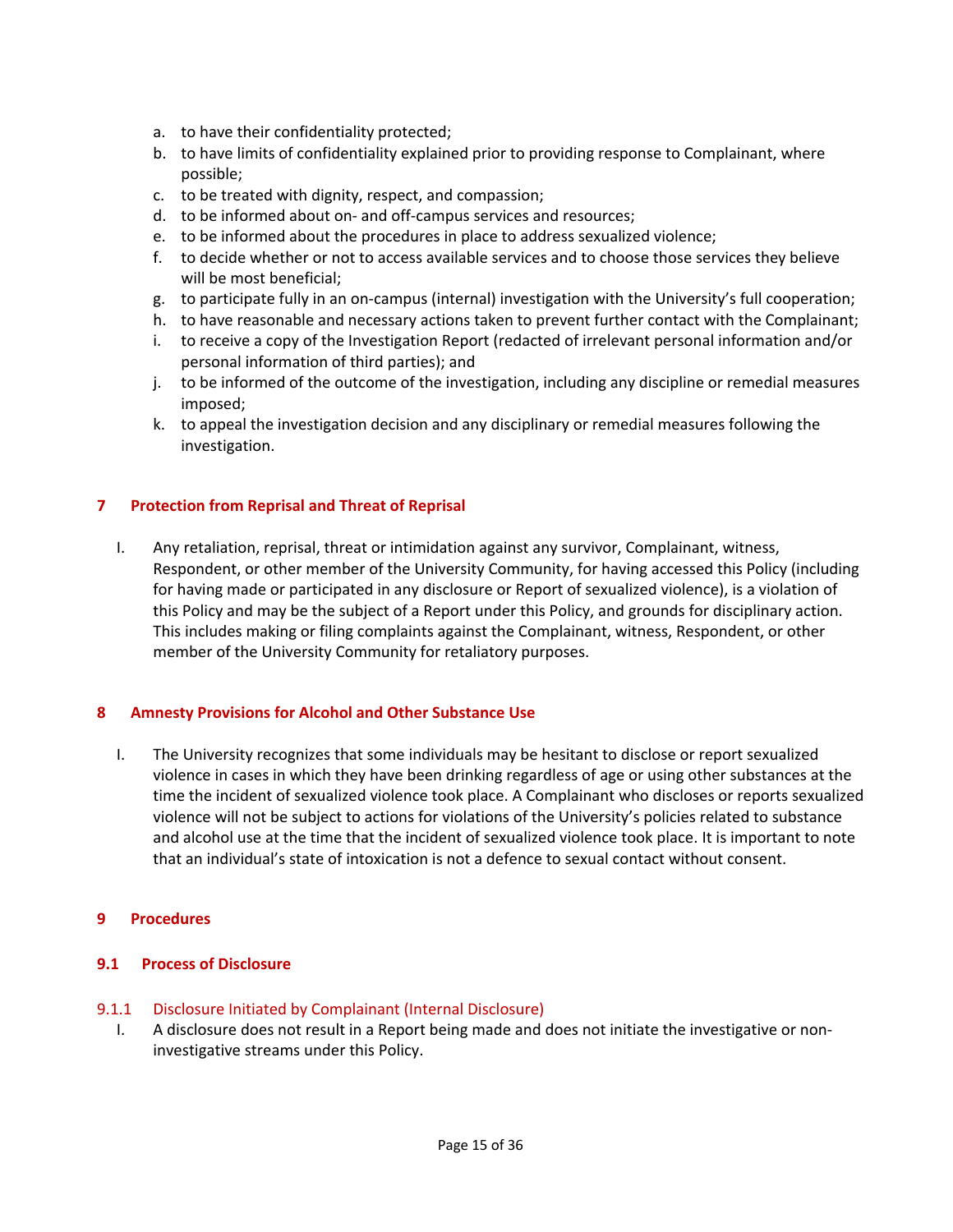- II. The Sexualized Violence Response and Education Coordinator shall listen compassionately without judgement and inform the individual about this Policy.
- III. The Sexualized Violence Response and Education Coordinator will ask the Complainant what their needs are and will inform the Complainant of support and services available.
- IV. Those supports and services may include:
	- a. access to medical and mental health services;
	- b. safety planning and protective measures;
	- c. information about counselling services, including those available through Acadia's Counselling Centre and other off-campus counselling centres;
	- d. learning, living, and/or working accommodations, such as student residence relocation, class schedule changes, academic accommodations, temporary work location reassignment, and work scheduling changes; and
	- e. faculty-level supports.

### 9.1.2 Disclosure Initiated by Other Party

I. Anonymous and Third-Party Disclosure: Where a member of the University Community or visitor witnesses or has reasonable concerns about an act of sexualized violence, such member may submit a written allegation to the Sexualized Violence Response and Education Coordinator. This written allegation can be anonymous. Whether or not an allegation can proceed in the absence of an identified Complainant will be determined by the Sexualized Violence Response and Education Coordinator, in consultation with the Executive Director, Student Services. In instances where a possible survivor of sexualized violence has been identified through an anonymous or third-party disclosure, the Sexualized Violence Response and Education Coordinator will make efforts to reach out to this person, while maintaining the principles of confidentiality set out in section 4, in order to offer information on available supports as well as resources under the Sexualized Violence Policy. Information provided by a third-party or anonymous source may also be used as the basis to decide to engage a process aimed at addressing systemic or cultural concerns.

#### **9.2 Reporting Process**

#### 9.2.1 Reporting Process Following an Internal Disclosure

- I. A Report shall be directed to the Sexualized Violence Response and Education Coordinator.
- II. A Report must be submitted in writing by the Complainant, with the support and guidance of the Sexualized Violence Response and Education Coordinator as appropriate and with the consent of the Complainant. The Report should include: the names of both the Complainant and the Respondent; a detailed description of the behaviour that forms the basis of the Report; and an indication of the redress sought by the Complainant. The Sexualized Violence Response and Education Coordinator will provide support, advice and/or referral to assist the Complainant with submission of the Report and to understand the reporting process under this Policy.
- III. Upon receipt of a Report, the Sexualized Violence Response and Education Coordinator will determine:
	- a. if this Policy applies; and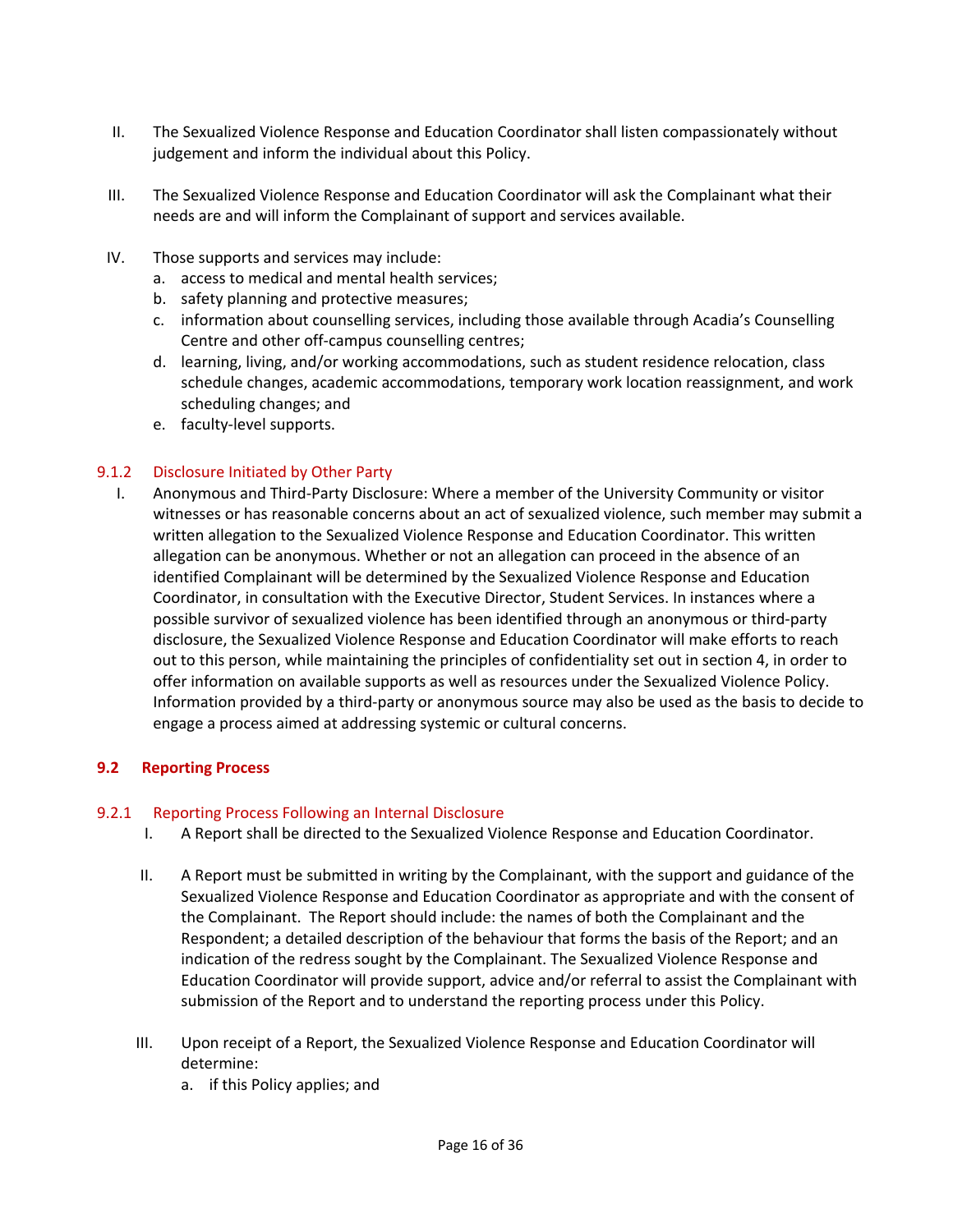- b. if based on the Report, there could be a finding that sexualized violence occurred under this Policy; and
- c. if the allegations in the Report are not being heard and have not been heard through another University process.
- IV. If the Sexualized Violence Response and Education Coordinator determines that any of these elements have not been met, the Complainant will be advised of support and resources as appropriate, and that no further action with respect to the Report will be taken and why. If new information is subsequently provided, this decision may be re-evaluated.
- V. If the Sexualized Violence Response and Education Coordinator determines that all of the elements have been met, the Coordinator, in consultation with the Executive Director, Student Services, will determine whether the Report should proceed under the Investigative Stream or Non-Investigative Stream. In making that determination, the Sexualized Violence Response and Education Coordinator will consider the following criteria:
	- a. The informed and non-coerced choice of the Complainant: The Complainant's preference after receiving information about the Investigative Stream and Non-Investigative Stream;
	- b. The safety of all parties and members of the University Community generally;
	- c. The voluntary participation of the Respondent: To the extent that any resolution options involve the participation of the Respondent, the Respondent must be in agreement.
- VI. The Sexualized Violence Response and Education Coordinator will notify the Complainant in writing of the decision, as well as provide reasons for that decision and information on available resources.

#### **9.3 Accommodations**

- I. When the Sexualized Violence Response and Education Coordinator receives a Report, they will arrange to meet with the Complainant to discuss available process options and to provide the Complainant with information about support and services, including information about interim measures that may be imposed upon the Respondent and accommodations with respect to the Complainant's own living, learning, and working environments that can be put in place. All accommodations, where possible, will be administered in a survivor-centred and trauma informed fashion. This means prioritizing the survivor when making decisions that impact both the Complainant and the Respondent.
- II. Accommodations may include a student residence re-location, class schedule changes, academic accommodations, temporary work location reassignment, and work scheduling changes.
- III. If the Complainant requests accommodations, the Sexualized Violence Response and Education Coordinator, in collaboration with the Executive Director, Student Services, will assist the Complainant in requesting the accommodations pursuant to relevant University policies and procedures for requesting and granting accommodations, while maintaining the right of the Complainant to confidentiality.

#### **9.4 Interim Measures**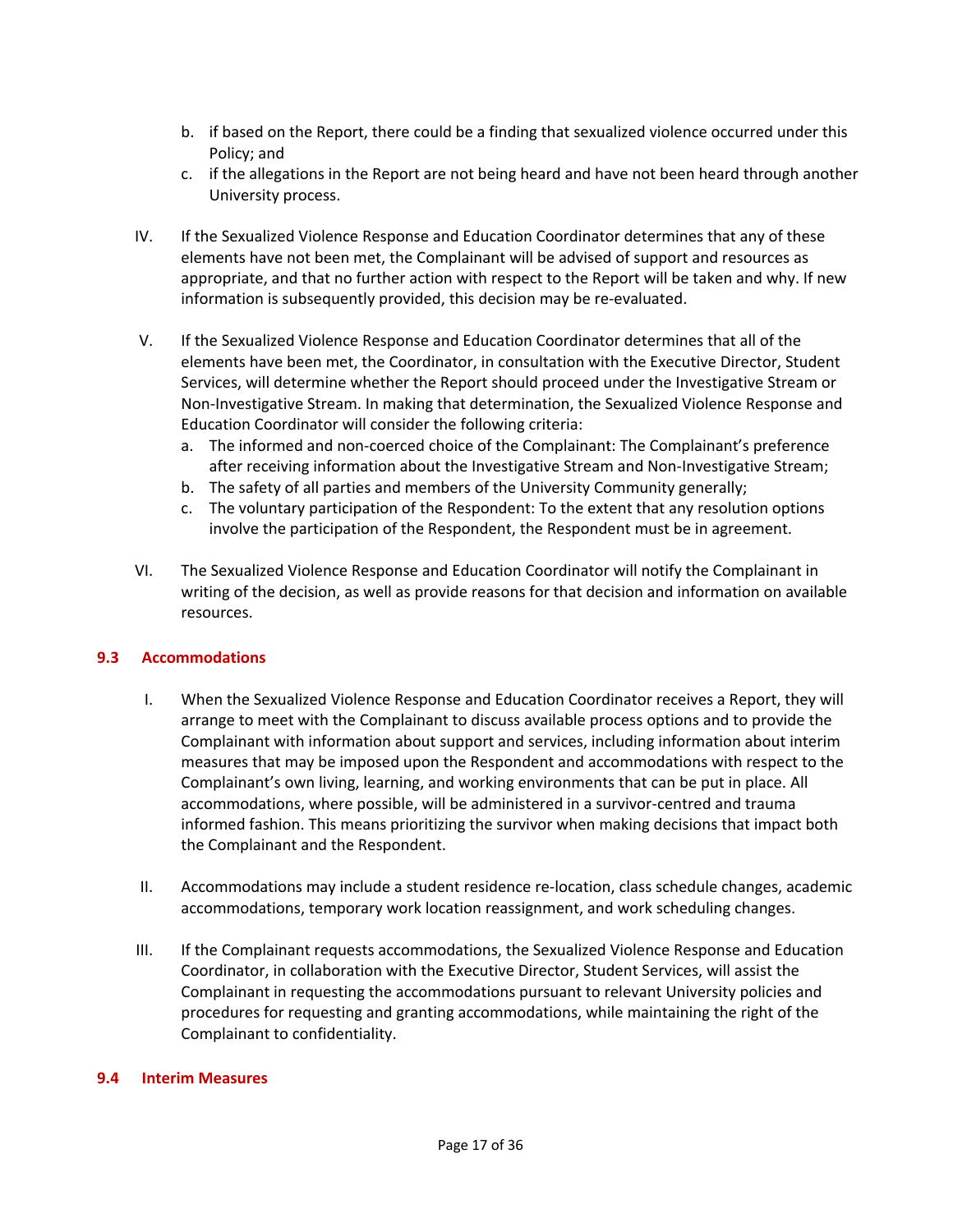- I. Interim measures are non-disciplinary conditions that may be imposed upon a Respondent where the allegations in a Report would, if proven, constitute sexualized violence, and
	- a. with regard to all of the circumstances, are necessary to ensure (a) the safety and wellbeing of the Complainant, Respondent, and other members of the University Community or (b) the integrity of any potential investigation, or
	- b. where there is evidence that the Respondent poses a threat of disruption or of interference with the operations of the University or the activities of members of the university community.
- II. Where interim measures are imposed, they must be proportionate to the seriousness of the alleged act of sexualized violence and as minimally restrictive as possible upon the Respondent to achieve their purpose.
- III. Where interim measures are required, the Sexualized Violence Response and Education Coordinator will consult with the Complainant and Respondent. Following consultations, the Sexualized Violence Response and Education Coordinator will give written notice to the Complainant and Respondent of any interim measures being imposed. The Sexualized Violence Response and Education Coordinator is responsible for coordinating interim measures with the relevant University offices, departments, and academic units. Interim measures may include, but are not limited to:
	- a. Separating the Complainant and Respondent to minimize or prevent encounters in living, working, and learning environments;
	- b. Implementing no-contact agreements;
	- c. Prohibiting the Respondent from being on some or all of the University premises and Universityaffiliated activities;
	- d. Imposing a suspension on a Respondent.
- IV. Interim measures may be challenged as follows: The Respondent, upon whom interim measures have been imposed, may appeal in writing to the Executive Director, Student Services. The Sexualized Violence and Response and Education Coordinator will be given an opportunity to respond to the appeal in writing and the Executive Director, Student Services will deliver a written decision on the appeal.
- V. Alleged breaches of interim measures are to be reported to the Sexualized Violence Response and Education Coordinator, who will then refer the matter to the Executive Director, Student Services to take appropriate steps to determine (a) whether the interim measures have in fact been breached and (b) if so, what action will be taken as a result of any such breach. Where there is an immediate concern of risk to safety, alleged breaches should be reported to the Department of Safety and Security.

# **9.5 Investigative Stream**

I. Should the Sexualized Violence Response and Education Coordinator, in consultation with the Executive Director, Student Services, determine that the Report should proceed under the Investigative Stream, the following process will apply. The criteria for this determination are found in section 9.2.1 V.

# 9.5.1 Investigative Process

I. The Sexualized Violence Response and Education Coordinator will: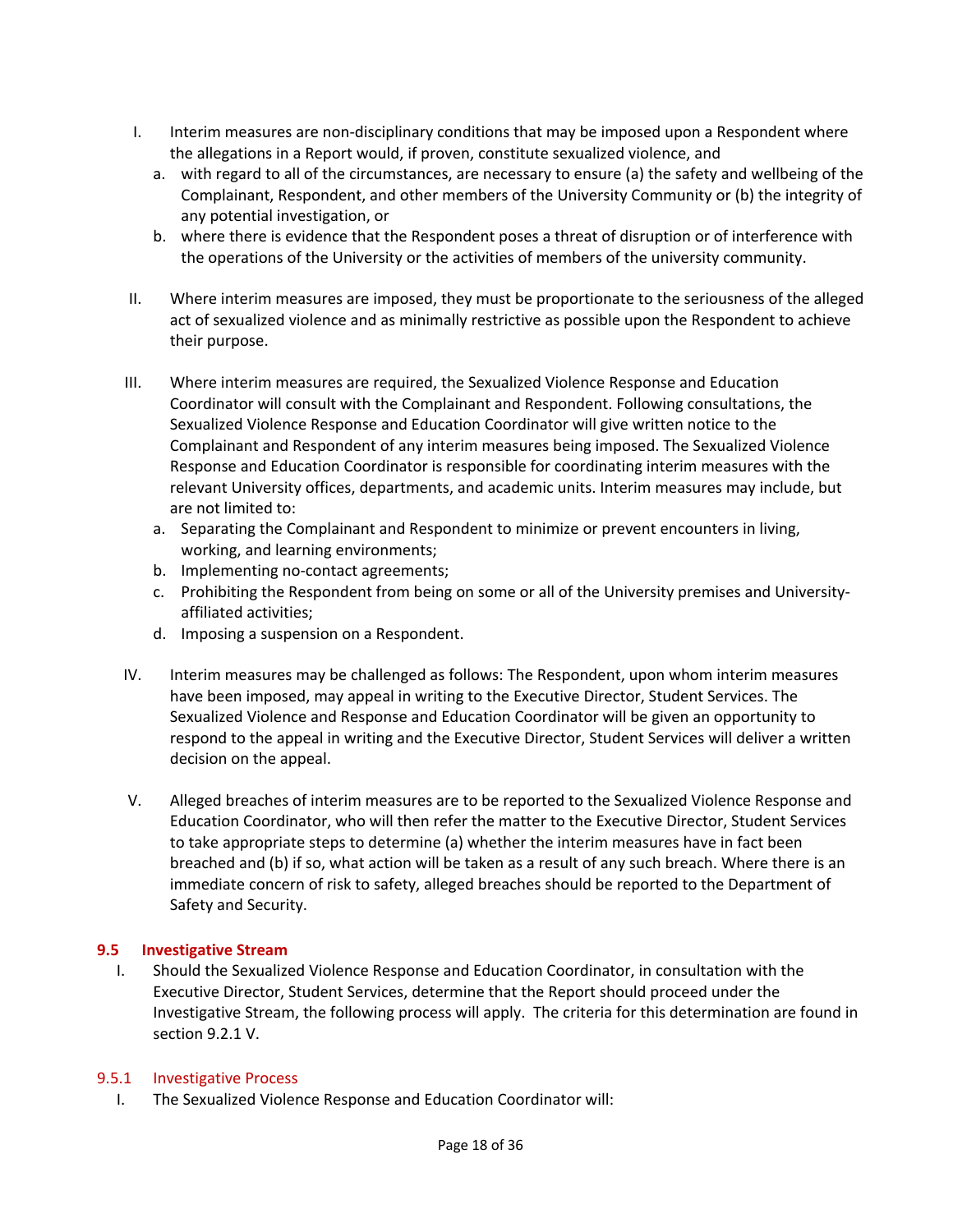- a. Provide written notice to the Respondent that a Report has been brought against them. That notice will include a copy of the Report, a copy of this Policy, details of procedures that will be followed, including the fact that an investigation will be proceeding, details of any interim measures imposed, details of available advocacy and support services (including an appropriate advisor on campus and the right to have present a support person of their choice throughout the process), a reminder that this Policy prohibits retaliation, an explicit statement prohibiting statements or questioning about the Complainant's sexual history or sexual behaviour and notification that the Sexualized Violence Response and Education Coordinator has permission to redact any statements or questions that include this information, and contact information for someone to whom questions can be addressed;
- b. Provide the Respondent fifteen (15) business days to provide a formal written response to the Report;
- c. Offer the Complainant the opportunity to receive a copy of the Respondent's written response to the Report, if one is received;
- d. Determine if any foreseeable conflicts of interest exist and alert the President and Vice-Chancellor as necessary.
- e. Determine if an internal or external Investigator will be appointed, and appoint an Investigator; and
- f. Provide the Investigator with all materials submitted by the Complainant and the Respondent.
- II. If the Respondent does not provide a written response to the Report, the Sexualized Violence Response and Education Coordinator will provide written notice to the Complainant and Respondent that the allegations in the Report are unchallenged and that the University will proceed on that basis.
- III. All steps under the investigative stream will be completed in a timely manner, having regard to the circumstances surrounding a particular Report, this Policy, and requirements of fairness and due process. Wherever possible, the investigation, including the submission of the Investigation Report, will be completed within 60 business days of the receipt of the materials by the Investigator.
- IV. The Investigator will conduct the investigation in a manner that is consistent with this procedure and the principles set out in section 1(II) of this Policy. This procedure requires:
	- a. The Investigator will treat all information received in the course of the investigation in accordance with the confidentiality provisions outlined in this Policy and will remind all individuals involved in the investigation of those provisions.
	- b. The Investigator will give written notice to the Complainant, and Respondent if the Respondent submitted the written response to the Report, that the allegations set out in the Report will be investigated;
	- c. The Investigator will not require the Complainant to participate in the investigation but may, however, request additional clarifying information or evidence to supplement the Report or names of any potential witnesses. The Sexualized Violence Response and Education Coordinator will provide support to the Complainant, as needed, in gathering and reporting on this additional information or evidence. Where the Complainant has received the Respondent's written response to the Report, the Complainant will be provided an opportunity to submit any additional information they wish to provide;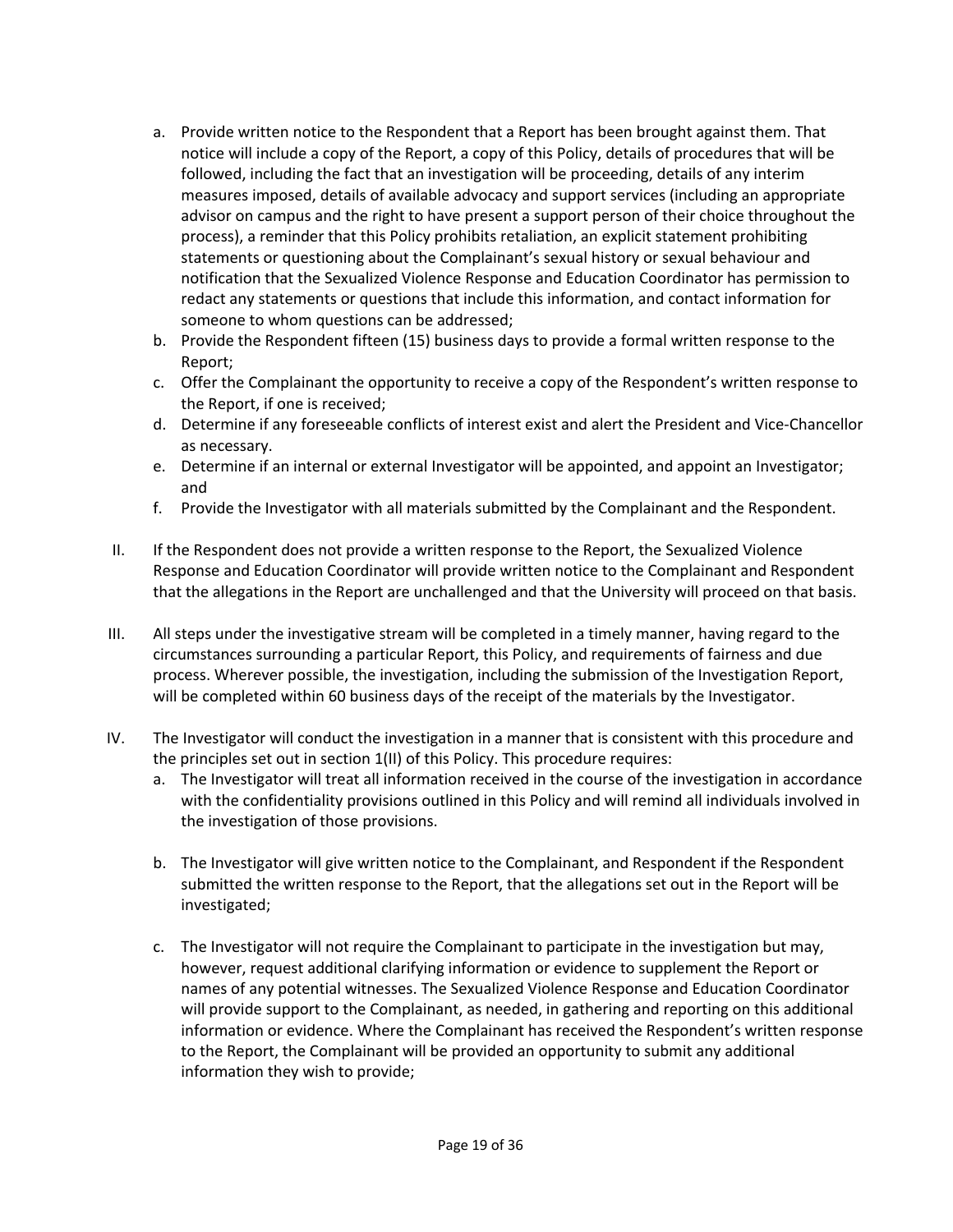- d. The Respondent will be given a reasonable opportunity to attend an interview with the Investigator, to provide names of any potential witnesses, and to submit any additional information they wish to have considered as a part of their response;
- e. Following each interview, the individual interviewed will be provided with a written summary of the interview and provided a reasonable opportunity to provide comments on the accuracy of the summary;
- f. At the conclusion of the investigation, the Investigator will prepare a written confidential Investigation Report that makes a finding as to whether or not, on a balance of probabilities (i.e. more likely than not), the Respondent has committed an act of sexualized violence against the Complainant and provide reasons for the finding. Reasons will include findings of credibility, a description of what evidence was accepted and was not, and a weighing of that evidence.
- g. The Investigator will send the confidential Investigation Report, which may be partially redacted to address any confidentiality concerns, to the Complainant and to the Respondent, where the Respondent has provided a written response to the Report or otherwise participated in the investigation. When sending the Investigation Report, the Complainant and Respondent will be advised of available resources within the University.
- h. The Complainant and the Respondent will be given ten (10) business days to provide written comments on the Investigation Report, including but not limited to:
	- 1. Challenging the report's finding based upon jurisdiction, a denial of natural justice, or unfairness in the application of the policy. For added clarity, this is the only stage at which the finding of sexualized violence made by the Investigator can be challenged.
	- 2. Commenting on appropriate outcomes and sanctions.
- i. The Investigator will submit the Investigation Report and any comments received to the Sexualized Violence Response and Education Coordinator, who will then give a copy of those materials to the Executive Director, Student Services.

# 9.5.2 Outcomes and Disciplinary Measures

- I. The Investigation Report and any comments received will be reviewed by the Executive Director, Student Services. The Executive Director, Student Services will decide whether the Respondent has breached this Policy and will determine whether sanctions, remedial actions, or education outcomes should be imposed. The Executive Director, Students Services may, at their discretion and while maintaining the confidentiality of all parties as specified in section 4 of this Policy, consult with persons, both on- and off-campus, with expertise in sexualized violence policy and survivor-centered training, on appropriate measures. In order to maintain the integrity of the appeals process, the Provost and Vice-President Academic shall not be consulted.
- II. The following factors will be weighed by the Executive Director, Student Services when determining appropriate outcomes and sanctions:
	- a. Nature of the act of sexualized violence;
	- b. Well-being of the Complainant
	- c. Needs of and impact on the Complainant and other members of the University Community;
	- d. Safety of members of the University Community;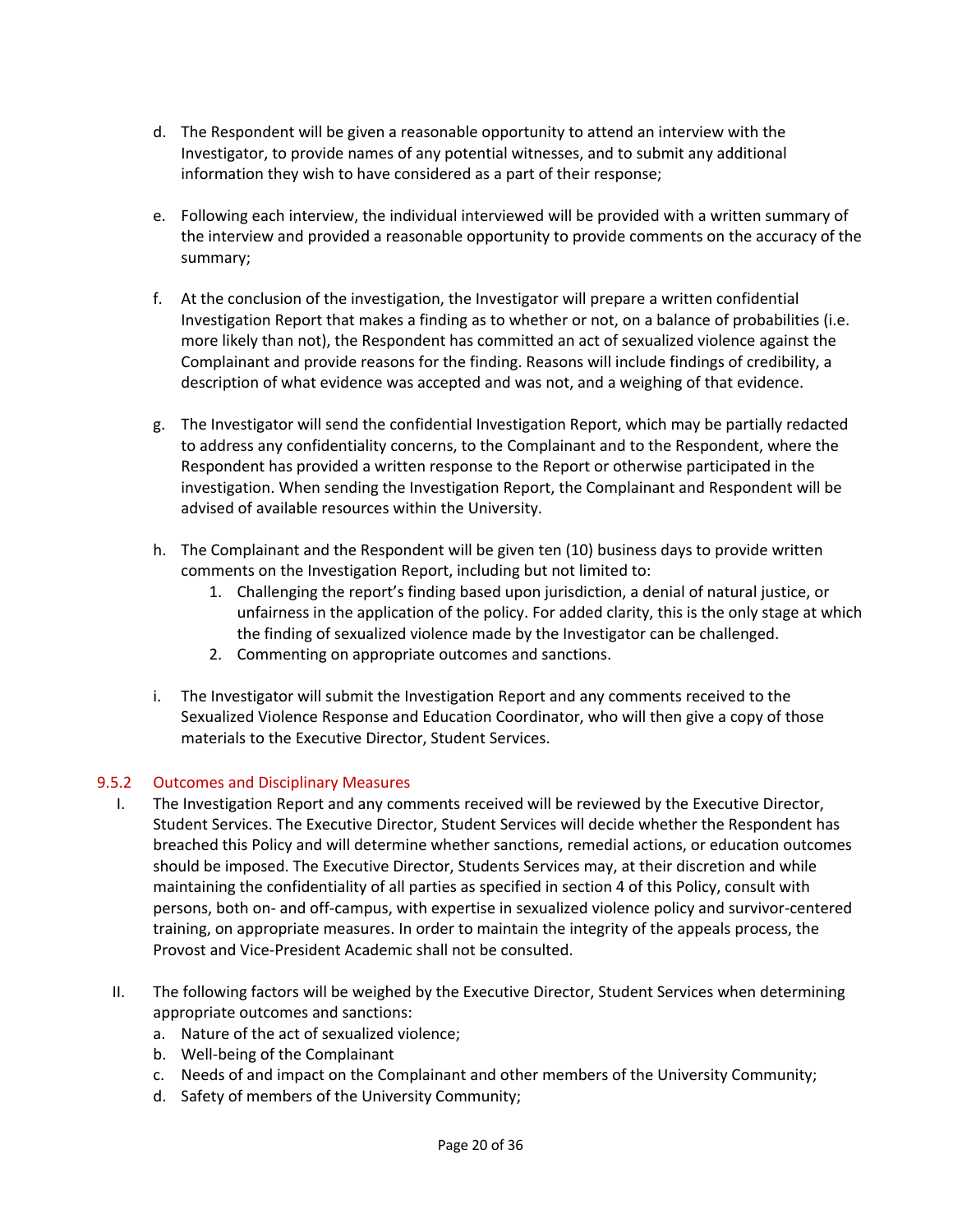- e. Prevention of further acts of sexualized violence;
- f. Education and well-being of Respondent; and
- g. Any mitigating or aggravating circumstances.
- III. The following sanctions may be imposed by the Executive Director, Student Services:
	- a. Mandatory training and education;
	- b. Probation for a designated period of time, including the possibility of more severe disciplinary sanctions if the Respondent is found to be violating any institutional regulation(s) during the probationary period;
	- c. Denial of specified privileges or imposition of certain conditions upon the Respondent, which may include but are not limited to restricting access to the University property, equipment or resources, and not being permitted to register in any classes the Complainant is enrolled, for a specified period of time;
	- d. Suspension of the Complainant from the University for a specified period of time, after which the Complainant is eligible to return. Conditions for readmission may be specified; and
	- e. Expulsion from the University;
	- f. Any other remedy that is within the power of Executive Director, Student Services to grant.
- IV. The Executive Director, Student Services will advise the Complainant and Respondent in writing of their decision, along with reasons for the decision within ten (10) business days. Information on available resources at the University will be included in the letter.

### 9.5.3 Process of Appeal

- I. The Complainant or Respondent may appeal the Executive Director, Student Services' decision to the Provost and Vice-President Academic in accordance with the appeals procedures specified as follows:
- II. Appeals shall be limited to the following grounds:
	- a. Unreasonableness of the decision (a decision is "reasonable" as long as it falls within the acceptable range of outcomes defensible in light of the facts and the law); or
	- b. Denial of procedural fairness.
- III. All appeals must be submitted in writing to the Provost and Vice-President Academic, specifying the grounds of the appeal, within ten (10) business days of receipt of the final decision by the Executive Director, Student Services.
- IV. If the Provost and Vice-President Academic determines that the appeal reasonably meets the grounds for appeal as stated in section 9.5.3(II), the Provost and Vice-President Academic shall appoint an external third-party appeals person to review the Investigation Report, sanctions, comments, and other relevant communication related to the Investigation in order to determine if the appeal is well founded. Any new information arising since the Investigation Report was submitted that addresses issues of procedural fairness will also be considered by the external third-party appeals person.
- V. Any interim measures that were in place during the investigative process will remain in place during the appeals process. At the discretion of the Provost and Vice-President Academic, interim measures can be modified or added to ensure (a) the safety and wellbeing of the Complainant, Respondent, and other members of the University Community or (b) the integrity of the appeals process.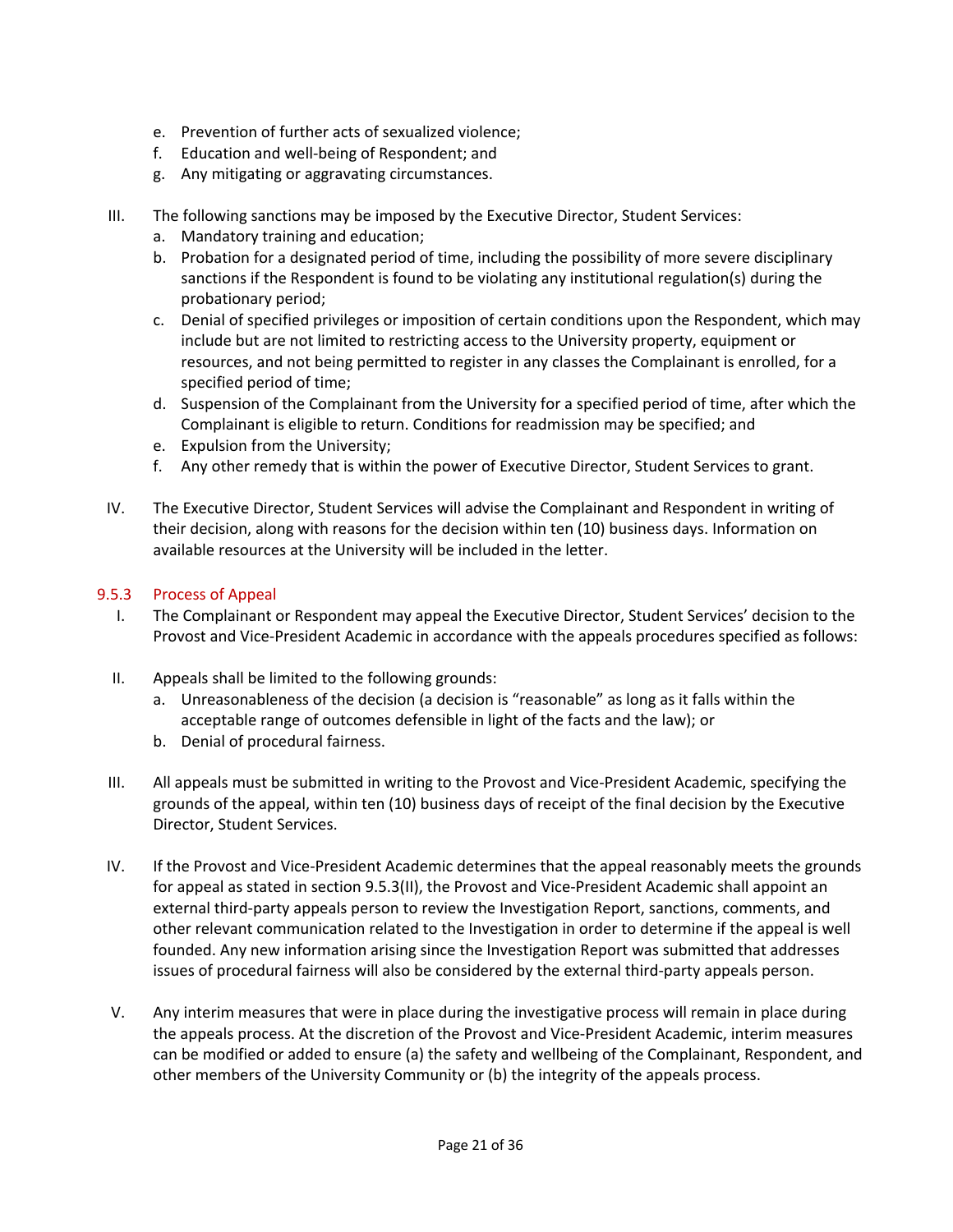- VI. Within five (5) business days of receiving notice of the appeal, the Provost and Vice-President Academic shall provide notice of the appeal to the Complainant, Respondent, Executive Director, Student Services, and the Sexualized Violence Response and Education Coordinator.
- VII. The Complainant and Respondent may provide information or make representations to the Provost and Vice-President Academic within ten (10) business days of receiving notice under section 9.5.3(VI). The Provost and Vice-President Academic shall immediately transmit a copy of any information or representation received to all parties, including to the external third-party appeals person.
- VIII. The Complainant and Respondent shall have an opportunity to comment on any information shared under 9.5.3(VII) within five (5) business days of receipt.
- IX. The external third-party appeals person will prepare an Appeals Report and submit the report to the Sexualized Violence Response and Education Coordinator, who will then give a copy of the report to the Provost and Vice-President Academic. The Provost and Vice-President Academic will then make a determination of the appeal based only on the Appeals Report provided by the external third-party appeals person.
- X. Submission of the Appeals Report to the Sexualized Violence Response and Education Coordinator and the Provost and Vice-President Academic should occur within thirty (30) business days of the Provost and Vice-President Academic receiving notice of the appeal.
- XI. The Provost and Vice-President Academic may confirm or vary the original decision, or allow the appeal and lift or modify the sanction or remedial action. The decision of the Provost and Vice-President Academic shall be provided in writing to the Complainant, Respondent, Executive Director, Student Services, and the Sexualized Violence Response and Education Coordinator within five (5) business days of receiving the Appeals Report. The decision of the Provost and Vice-President Academic shall be final and binding.

# **9.6 Non-Investigative Stream**

- I. Non-Investigative Stream: If the Sexualized Violence Response and Education Coordinator determines that the Report will proceed under the Non-Investigative Stream, the Coordinator will determine appropriate remedial and/or educational outcomes. Such outcomes vary depending on the nature of the Report. Examples of these outcomes include, but are not limited to:
	- a. Impact Statement, Letter, or Video: The Complainant communicates to the Respondent the harm that they have experienced, that the Respondent's behaviour is unwelcome and unwanted, and that the behaviour must stop immediately;
	- b. Facilitation: The Complainant may request that the Sexualized Violence Response and Education Coordinator facilitate a discussion between themselves and the Respondent;
	- c. Notification: The Sexualized Violence Response and Education Coordinator notifies the Respondent that the behaviour must stop immediately;
	- d. Education: The Sexualized Violence Response and Education Coordinator arranges coaching, support, and educational opportunities for the Respondent and other members of the University Community as appropriate through the Equity, Diversity, and Inclusion Office.
	- e. Where a remedial or educational outcome requires the voluntary participation of the Respondent or will otherwise impact the Respondent in any way, prior to being required to advise the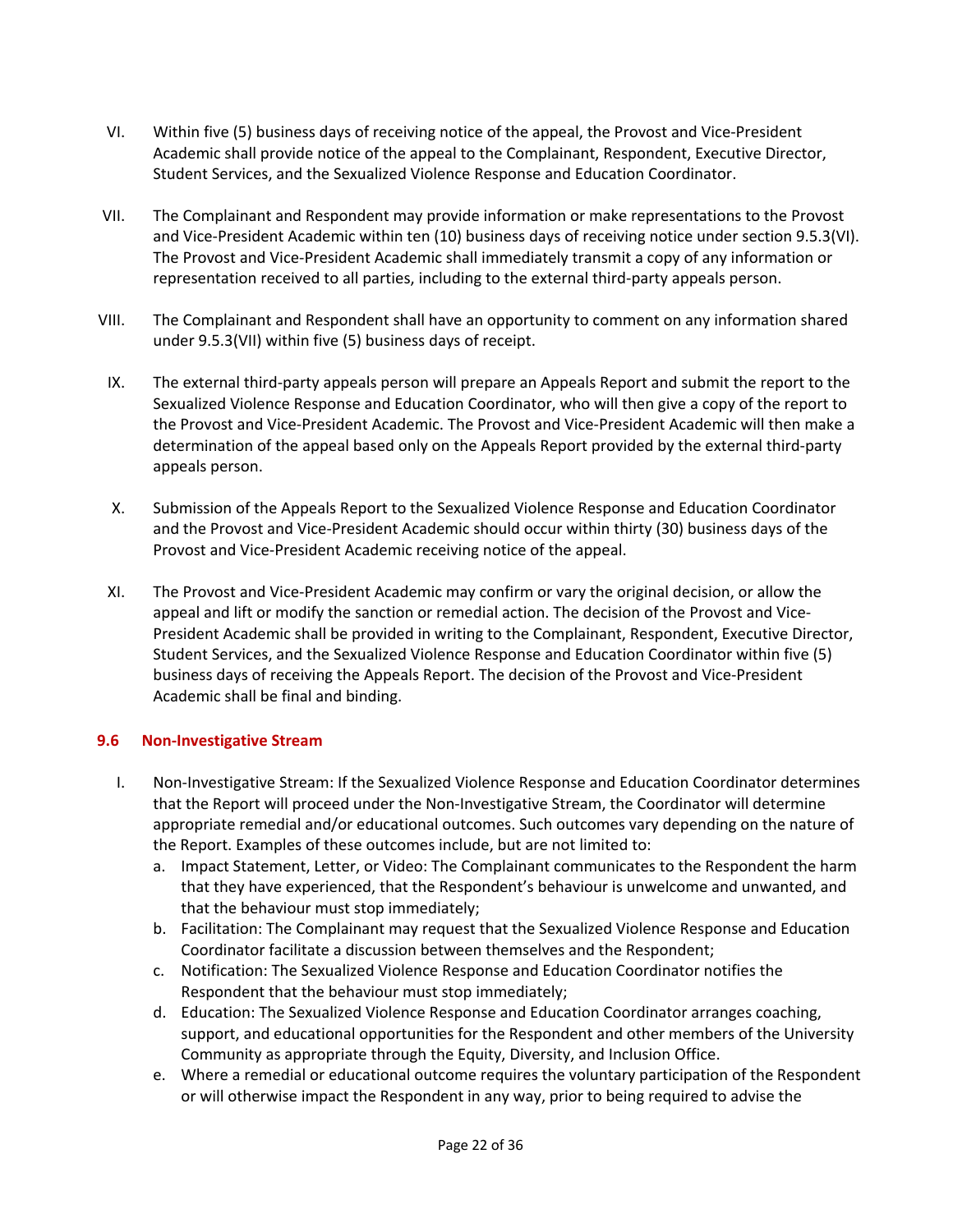Sexualized Violence Response and Education Coordinator if they will voluntarily participate or engage in any process whatsoever, the Respondent will be provided with:

- 1. written notice that a Report has been brought against them and that at this time the Report will be proceeding under the Non-Investigative Stream;
- 2. a copy of the Report and this Policy;
- 3. details of available advocacy and support services (including an appropriate advisor on campus and the right to access Acadia University's Counselling Centre resources and other support persons throughout the process);
- 4. a reminder that the choice to voluntarily participate or engage in any part of the Non-Investigative Stream will not be considered as evidence that the Respondent has breached this Policy;
- 5. a reminder that the information learned while proceeding under the Non-Investigative Stream can be used later if the matter subsequently proceeds under the Investigative Stream. It will also be disclosed to outside parties, including police, if such disclosure is required by law;
- 6. a reminder that if the Respondent is not willing to voluntarily participate in the desired remedial, educational or restorative outcomes, the Sexualized Violence Response and Education Coordinator may, after considering the factors outlined in section 9.2.1(V) of this Policy, decide to proceed under the Investigative Stream; and
- 7. a reminder that this Policy prohibits retaliation.
- II. The Sexualized Violence Response and Education Coordinator will work with all applicable parties to identify outcomes desired and design processes to achieve those outcomes.
	- a. If the Respondent is not willing to voluntarily participate in the desired remedial or educational outcomes, the Sexualized Violence Response and Education Coordinator may, after considering the factors outlined in section 9.2.1(V) of this Policy, decide to proceed under the Investigative Stream.
	- b. Where after reasonable efforts have been made by the Complainant and the Sexualized Violence Response and Education Coordinator to achieve the desired outcomes and those outcomes have still not been reached, the Sexualized Violence Response and Education Coordinator may, after considering the factors outlined in section 9.2.1(V) of this Policy, decide to proceed under the Investigative Stream.

# **9.7 University Report Process**

- I. The University may initiate a University Report where:
	- a. a Complainant has previously submitted a Report and has requested that the University take no further steps regarding their Report;
	- b. a Complainant has made a disclosure but no Report and does not wish to participate in the processing of a Report;
	- c. a visitor has made a disclosure;
	- d. one or more members of the University Community or visitors, by name or anonymously, have provided information about an act of sexualized violence against a member of the University Community; or
	- e. there has been more than one disclosure made about more than one alleged act of sexualized violence allegedly committed by the same Respondent.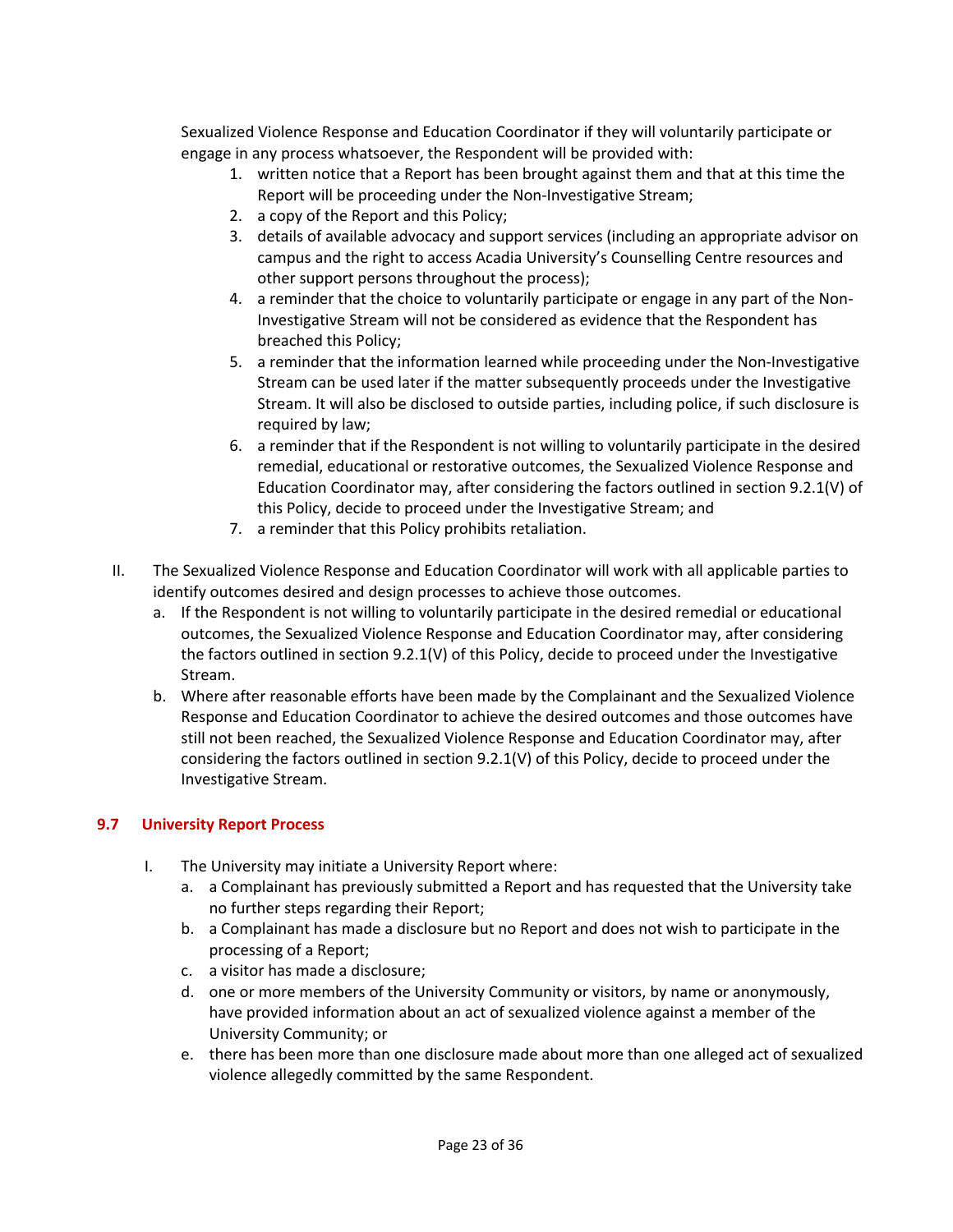- II. No University Report shall be initiated unless one of the circumstances set out in section 9.7(I) applies and the Executive Director, Student Services, while taking into account the preferences of the Complainant, determines that:
	- a. Proceeding with the processing of the University Report is in the interest of the health and safety of members of the University Community or consistent with its obligations and responsibilities; and
	- b. It is reasonably likely that sufficient evidence can be obtained to determine if the Respondent has committed an act of sexualized violence without the Complainant or visitor's ongoing involvement.
- III. A University Report will be processed and responded to by the University in a manner that is consistent with the University's core values and principles set out in section 1(III) of this Policy and in the same manner as a Report and in accordance with the procedures set out in sections 9.2, 9.3, and 9.4 of this Policy, except that:
	- a. all references to Report shall be read as University Report;
	- b. the Complainant will not be required to participate in any way;
	- c. there will be no communication with the Complainant about the University Report unless the Complainant has indicated they wish to be kept informed; and,
	- d. any information that would have been sought from the Complainant that may be known by the Department of Safety and Security will be obtained from the Department of Safety and Security.

### **9.8 Parallel Criminal Proceedings (External Reporting)**

- I. Where a Respondent has been charged criminally for a sexualized violence related offence, the University may suspend any ongoing investigation under this Policy until resolution of the criminal charge. In making this decision, the University will take into consideration the wishes of the Complainant. An ongoing investigation may be able to continue if:
	- a. The investigation is complete (all interviews are finished) or the report has been submitted to the responsible authority;
	- b. The police or Crown do not object to the University commencing or continuing the investigation and the Respondent consents; or
	- c. Exceptional circumstances exist, such as relating to the health and safety of the reporting party or University Community that is not otherwise addressed by any criminal conditions or immediate measures imposed.
- II. While an investigation is suspended, any interim measures will remain in place.
- III. A Respondent is required to provide to the University information on any current criminal charges faced by the Respondent and criminal conditions, such as bail or conditions of release, relating to the incident(s) of sexualized violence that is the subject matter of the disclosure or Report.

#### **10 Training and Preventative Measures**

#### **10.1 Training to Administer and Implement Sexualized Violence Policy**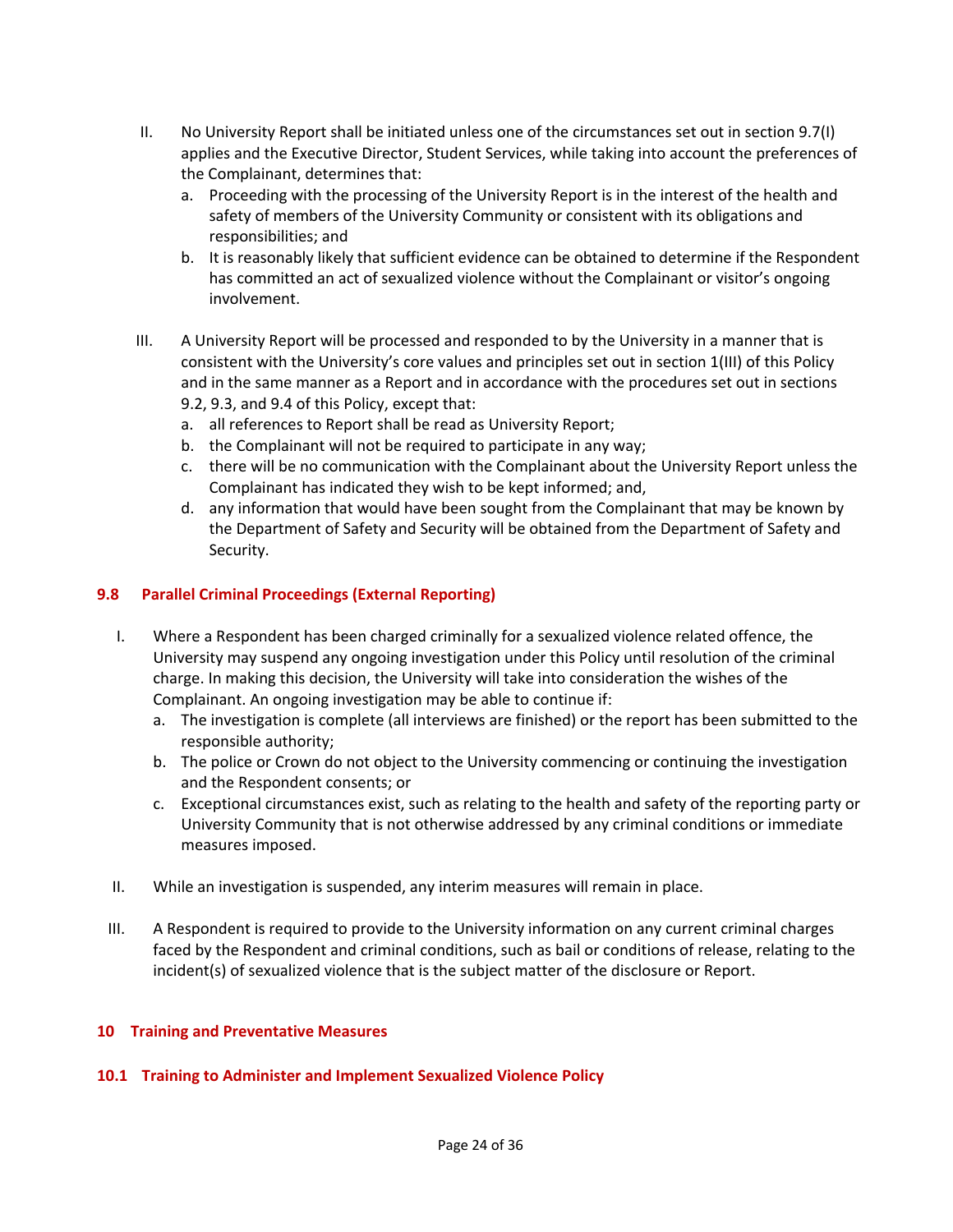### 10.1.1 Sexualized Violence Response and Education Coordinator

I. In recognition of evolving knowledge, standards, resources, and legislation, the Sexualized Violence Response and Education Coordinator will on an annual basis assess, with oversight and in consultation with the Sexual Health Working Group, what training, if any, is needed for the Coordinator to continue to follow best practices in the execution of their duties under this Policy. Acadia commits itself to supporting this training, financially and with other resources.

### 10.1.2 Other Staff Responsible for Administering Policy

- I. Investigators: Acadia recognizes that specialized knowledge and training is required to investigate and determine allegations of sexualized violence. All Investigators shall receive training in gender-based violence, sexual assault law, trauma-informed practice, sexualized violence investigations, procedural fairness, and the manner in which persons of diverse identities might experience and respond to sexualized violence, including but not limited to anti-oppression and intersectional training.
- II. The Sexualized Violence Response and Education Coordinator will provide training and education to the administrators and staff identified in Section 3 of this Policy.

#### 10.1.3 Faculty, Students, Staff

I. The Sexualized Violence Response and Education Coordinator shall develop and disseminate information and training on how to appropriately support and refer members of the University Community and visitors who disclose an experience of sexualized violence. This information and training will be delivered to faculty, students, and staff of Acadia.

#### **10.2 Education and Preventative Measures Around Rape Culture and Consent**

- I. Acadia recognizes the importance of sexualized violence prevention and education as well as ongoing training on this Policy in order to achieve the purposes and goals of this Policy.
- II. The Sexualized Violence Response and Education Coordinator, in collaboration with on-campus and off-campus groups, including student groups, will develop and implement strategic initiatives related to campus sexualized violence prevention. These initiatives will include an annual education strategy that includes campaigns, training sessions, workshops, print and online resources, programs and events on topics related to sexualized violence on campus, including consent and rape culture. Training and education will also be provided on this Policy, the prevention of sexualized violence, and responding to sexualized violence, including bystander intervention and disclosure training. Specialized training sessions will be offered to address the unique needs of specific on-campus and off-campus groups. Records will be kept of training activities by the Sexualized Violence Response and Education Coordinator.

#### **11 Collection and Use of Information**

- I. Acadia collects personal information under this Policy for the purposes of:
	- a. Ensuring the safety of individuals and the University Community;
	- b. Respecting and protecting the rights of individuals at the University, including under the *Nova Scotia Human Rights Act* and *Occupational Health and Safety Act*;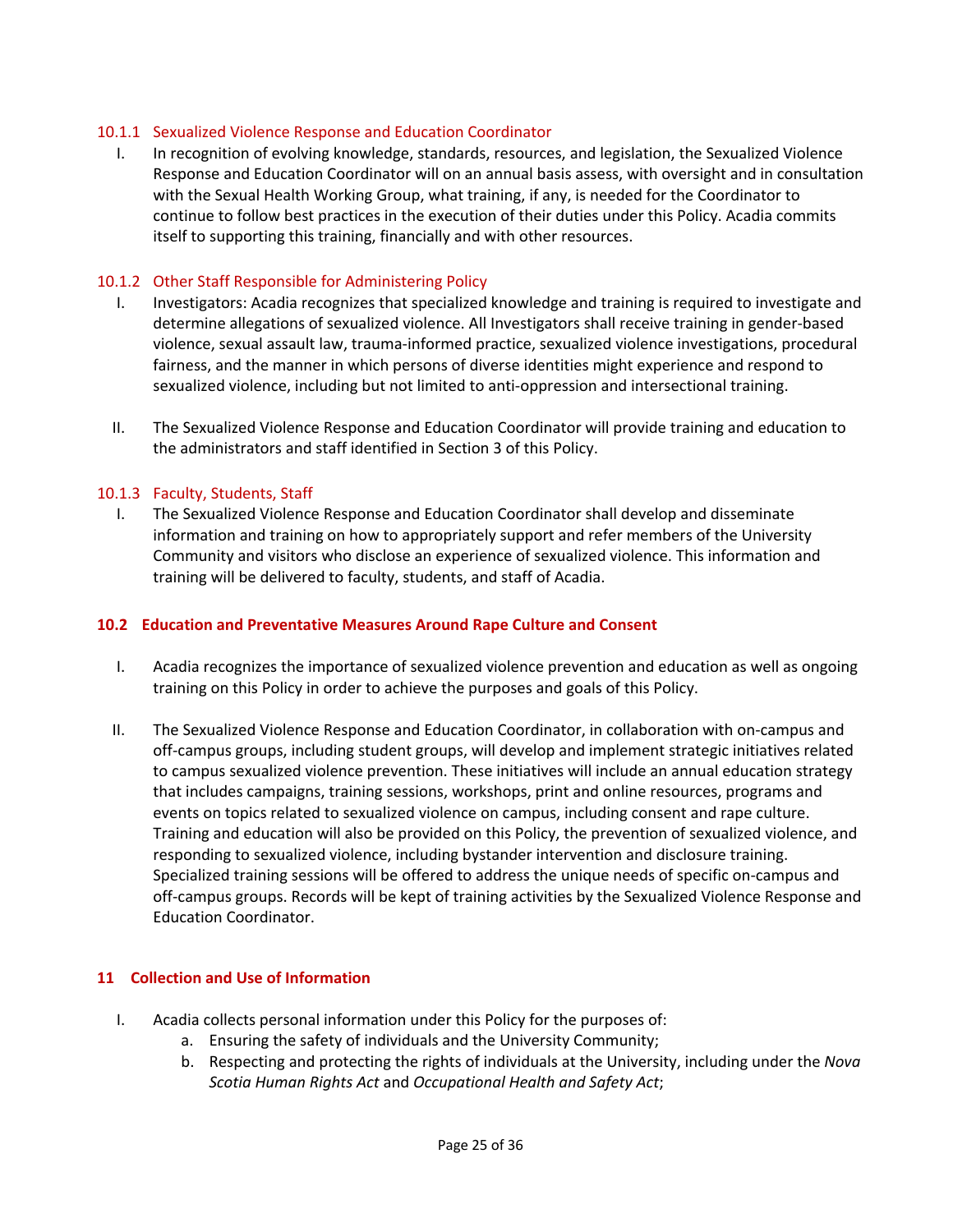- c. Respecting and enforcing the rights of persons who disclose or report an act of sexualized violence in accordance with the *Nova Scotia Human Rights Act*, including the right to an appropriate and fair procedure in response to a report of sexualized violence, the right to know the outcome of that process, and the right to appeal the procedure or outcome, whether internally or through other legal remedies;
- d. Respecting and enforcing the rights of persons who are Respondents to disclosures or reports of sexualized violence, including the right to an appropriate and fair procedure in response to a report of sexualized violence, the right to know the outcome of that process and the right to appeal the procedure or outcome, whether internally or through other legal remedies;
- e. Ensuring the integrity and fairness of the processes under this Policy;
- f. Providing appropriate information to the Complainant and Respondent;
- g. Receiving disclosures and responding to disclosures of sexualized violence;
- h. Conducting an investigation or proceeding that could lead to a disciplinary or remedial measure, and
- i. Collection of data on sexualized violence that will be de-identified/aggregated.

### **11.1 Aggregate Data Collection**

- I. The Sexualized Violence Response and Education Coordinator shall maintain aggregate data and present it annually to the Sexual Health Working Group by May 15. This data shall be published annually, on:
	- a. The number of disclosures received;
	- b. The nature of the disclosures in terms of whether they involved:
		- i. sexual assault
		- ii. sexual harassment
		- iii. social or electronic media
		- iv. on or off campus incidents (or other/not known)
		- v. whether the identity of the Respondent was disclosed
		- vi. alternative measures requested or accessed
	- c. The number of disclosures that involved allegations of student peer-on-peer sexualized violence;
	- d. The number of anonymous and third party Reports;
	- e. The number of disclosures that proceeded to a formal Report, and
	- f. The outcome of those Reports (finding/no finding) at the investigation stage and/or after appeal.
- II. The Sexualized Violence Response and Education Coordinator should also report annually on information on any observable trends.
- III. The data published by the Sexualized Violence Response and Education Coordinator shall not disclose any personal identifying information.

#### **12 Community Alert Program**

I. Community Alert is a campus notification program designed to alert members of the Acadia University Community of an ongoing threat of sexualized violence. Details contained in a Community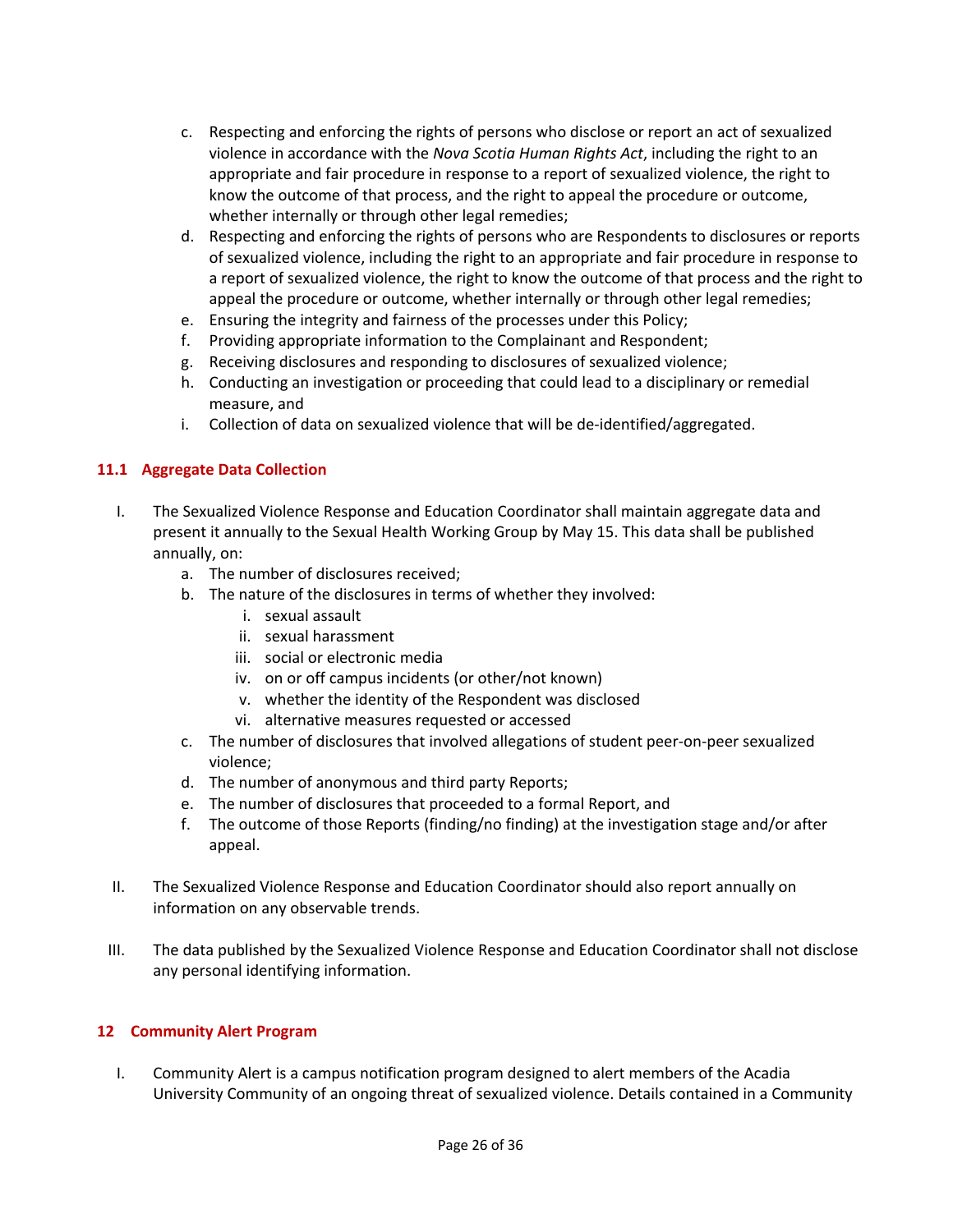Alert can include, but are not limited to, the location of an alleged assault, the type of assault (e.g., spying on students through dorm windows), the gender of the perpetrator and victim, whether a weapon was used, and, in some instances, the method of assault (e.g., the use of date rape drugs). Alerts will be constructed using language that is trauma-informed and will include information on campus and community supports (e.g., phone lines, shelters). Community Alert is administered by Safety and Security through their mass notification system, Acadia Alert.

- II. A Community Alert will be distributed in instances where Safety and Security has received credible information that meets at least one of the following criteria:
	- 1. A perpetrator of sexualized violence has yet to be identified and apprehended, thereby posing an ongoing threat;
	- 2. Details pertaining to an incident, or series of incidents, of sexualized violence could assist members of the Acadia University Community avoid a potential threat.
- III. In order to initiate the process of a Community Alert, any person can contact Safety and Security about an ongoing threat of sexualized violence. Such a report can be anonymous. The decision to distribute a Community Alert is made on a case-by-case basis and not all reports will lead to a Community Alert. In some incidents, Safety and Security may consult and collaborate with the RCMP in order to ensure that a Community Alert will not not jeopardize a criminal investigation.
- IV. When applicable, the decision-making process will prioritize the privacy, confidentiality, and wellbeing of the Complainant(s). When possible, a Complainant will be contacted to review the Community Alert prior to its distribution and notified when the alert will be sent out to the Acadia University Community. In some instances, such as when the Complainant cannot be reached expediently and there exists an immediate ongoing threat, the alert will be sent without the Complainant's review.

# **13 Resources and Related Policies, Procedures, and Legislation**

#### **13.1 Internal Resources**

- Acadia University Sexual Assault Resource Website (maintained by Counselling Services) https://www2.acadiau.ca/student-life/health-wellness/sexuality-relationships/assault.html
- Student Health Centre: studenthealth@acadiau.ca or 902-585-1238
- Counselling Centre: counselling@acadiau.ca or 902-585-1246
- Acadia University Chaplain: 902-585-1203
- Equity Office: equity@acadiau.ca or 902-585-1298
- Acadia Students' Union (ASU) Legal Aid The ASU retains the services of a law firm for the advice and assistance of all full-time students at Acadia University and ASU staff. This assistance is available for any legal problem, whether or not it is university related. There is no charge to the student for the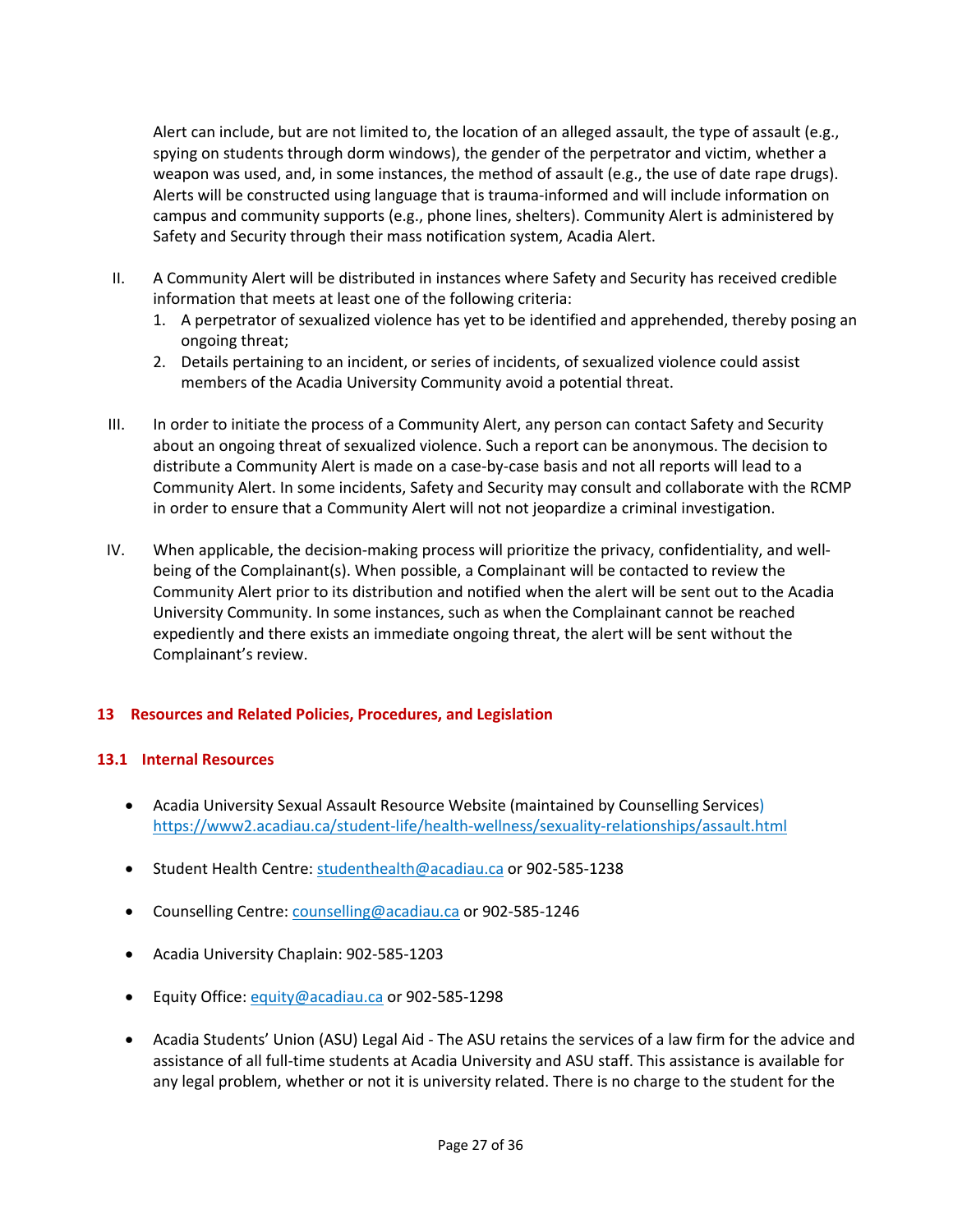initial half hour consultation. All consultations are confidential and are made by appointment - call (902) 585-2167.

• Peer Supports at Acadia

o Acadia Pride Coordinator, pride@acaidau.ca https://www.facebook.com/acadiapride/

o Acadia Women's Centre Coordinator, womens.centre@acadiau.ca https://www.facebook.com/AcadiaWomensCentre/

o Acadia Mental Health Initiative Coordinator, amhi@acadiau.ca https://www.facebook.com/acadiamentalhealthinitiative/

# **13.2 External Resources**

Note: This list of resources is not intended to be exhaustive.

- Off Campus Listings of Therapists (fees will apply and may be partially covered by your ASU heath plan or with private health care coverage)
	- o NSCCT (Nova Scotia College of Counselling Therapists) https://nscct.ca
	- o NSCSW (Nova Scotia College of Social Workers) http://nscsw.org
	- o APNS (Association of Psychologists of Nova Scotia) https://apns.ca
- Avalon Sexual Assault Centre Avalon is committed to confidential, non-judgmental and professional service. The majority of the services provided by Avalon are free of charge. Phone: 902-422-4240 or info@avaloncentre.ca.
- The Red Door The Red Door provides confidential sexual health services, health education, and health promotion to youth 13-30 years of age. The Red Door provides support without judgment, in a safe environment, complete with an expert staff and trained volunteers. The Red Door can be reached at (902) 679-1411 or info@thereddoor.ca.
- 211 This is a free, confidential information and referral service to more than 3,000 community and social services across Nova Scotia. 24 hours a day, 365 days a year. Dial 2-1-1.
- NS Mi'kmaq Crisis and Referral Line 1-855-379-2099 The Nova Scotia Mi'kmaq Crisis and Referral phone line is available 24/7 toll-free to Mi'kmaq people across the province. The Centre also provides online support through the Eskasoni Crisis Worker Facebook account. Both are a service of Eskasoni Mental Health.
- Victim Services Emotional Support Emotional support for victims of sexual violence. No police involvement is necessary in order to get support. Monday-Friday, 8 a.m. – 4 p.m., based in Halifax. Call 1-902-490-5300.
- NS Mental Health Crisis Line: 1-888-429-8167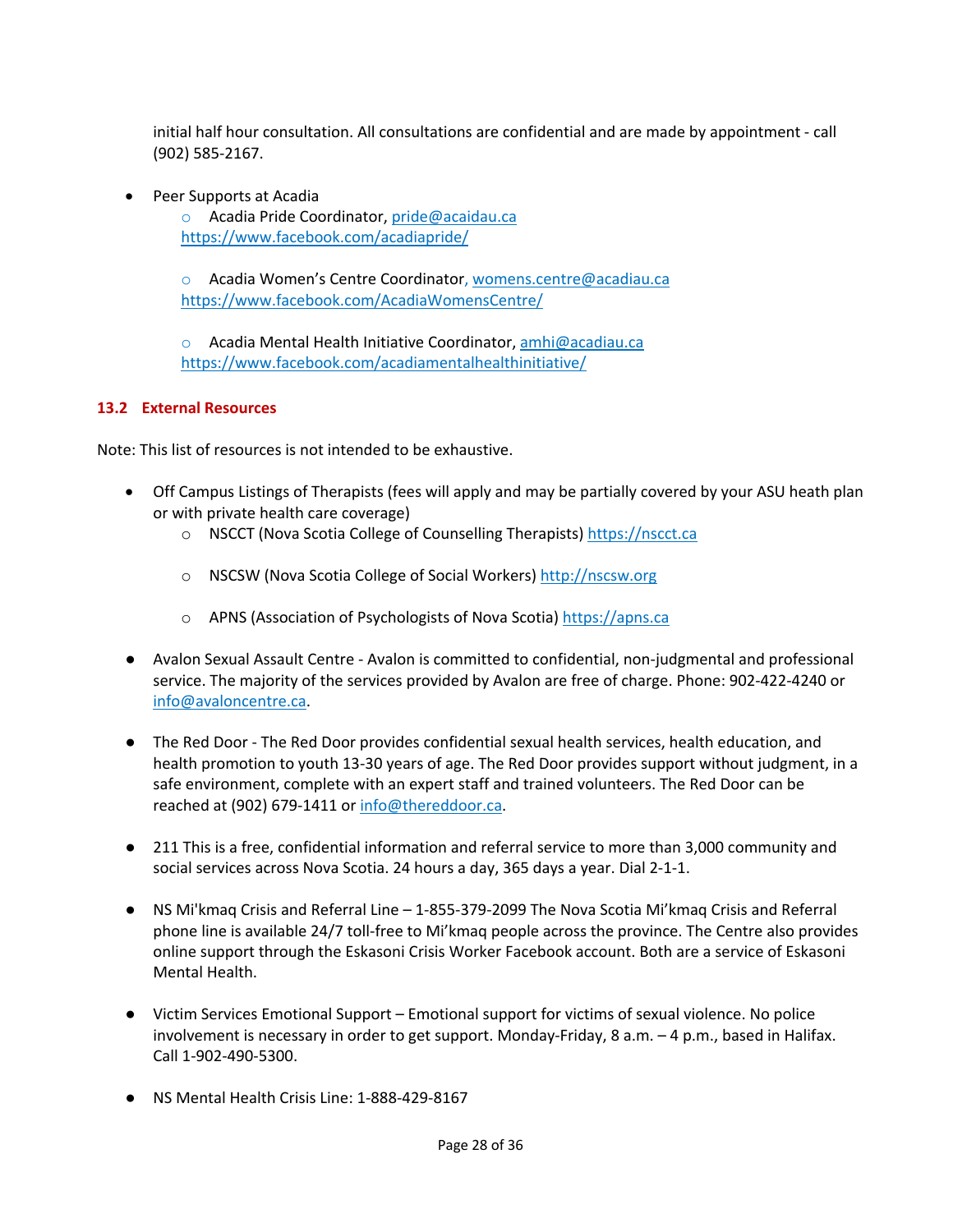- Chrysalis House http://www.chrysalishouseassociation.org/
- Valley Refuge Association (Portal Youth Centre) https://sites.google.com/site/portalyouthcentre/home
- Valley Restorative Justice http://www.valleyrestorativejustice.org
- Survivors of Abuse Recovering https://survivorsofabuserecovering.ca
- Independent Legal Advice for Sexual Assault Survivors Program –This program provides up to 4 hours of free, independent legal advice for sexual assault survivors who are 16+ years of age. You do not have to report to police or take legal action if you use this service. Registration is done through an independent agency, 211 Nova Scotia. Dial 2-1-1 for intake. https://novascotia.ca/sexualassaultlegaladvice/
- Healthy Minds NS e-mental health tools:
	- o Good2Talk Nova Scotia 1-833-292-3698 Good2Talk is a free, confidential helpline providing professional counselling and information and referrals for mental health, addictions and well-being to post-secondary students in Nova Scotia, 24/7/365.
	- o Crisis Text Line kidshelpphone.ca/text Crisis Text Line Powered by Kid's Help Phone is a Canadian text-based volunteer-support service available 24/7/365. Just text Good2TalkNS to 686868 to be connected to a volunteersupporter from the privacy of your phone.

In addition, if a person reporting an incident of sexualized violence wishes to receive specialized medical care, more information, and/or report for the purpose of criminal investigation and inquiry, the following external options are also available:

- Sexual Assault Nurse Examiner (SANE) A SANE Registered Nurse can provide special medical support and services for all genders (13 years of age or older). Additionally, they are able to offer a medical examination and collection of forensic evidence (up to 7 days after the incident) for the purposes of criminal investigation and inquiry, if the person reporting the incident requests this. Call the 24/7 tollfree SANE phone line 1-833-577-SANE (7263).
- RCMP Sexual assault is a criminal offence in Canada. A primary role of the RCMP is to conduct investigations into alleged offences, including allegations of sexual assault. A person reporting an incident of Sexual Violence may wish to report it to the RCMP to discuss the possibility of laying criminal charges. It is ultimately the decision of the RCMP to decide whether to undergo a criminal investigation and whether to lay criminal charges. The phone number of the RCMP is (902)542-3817.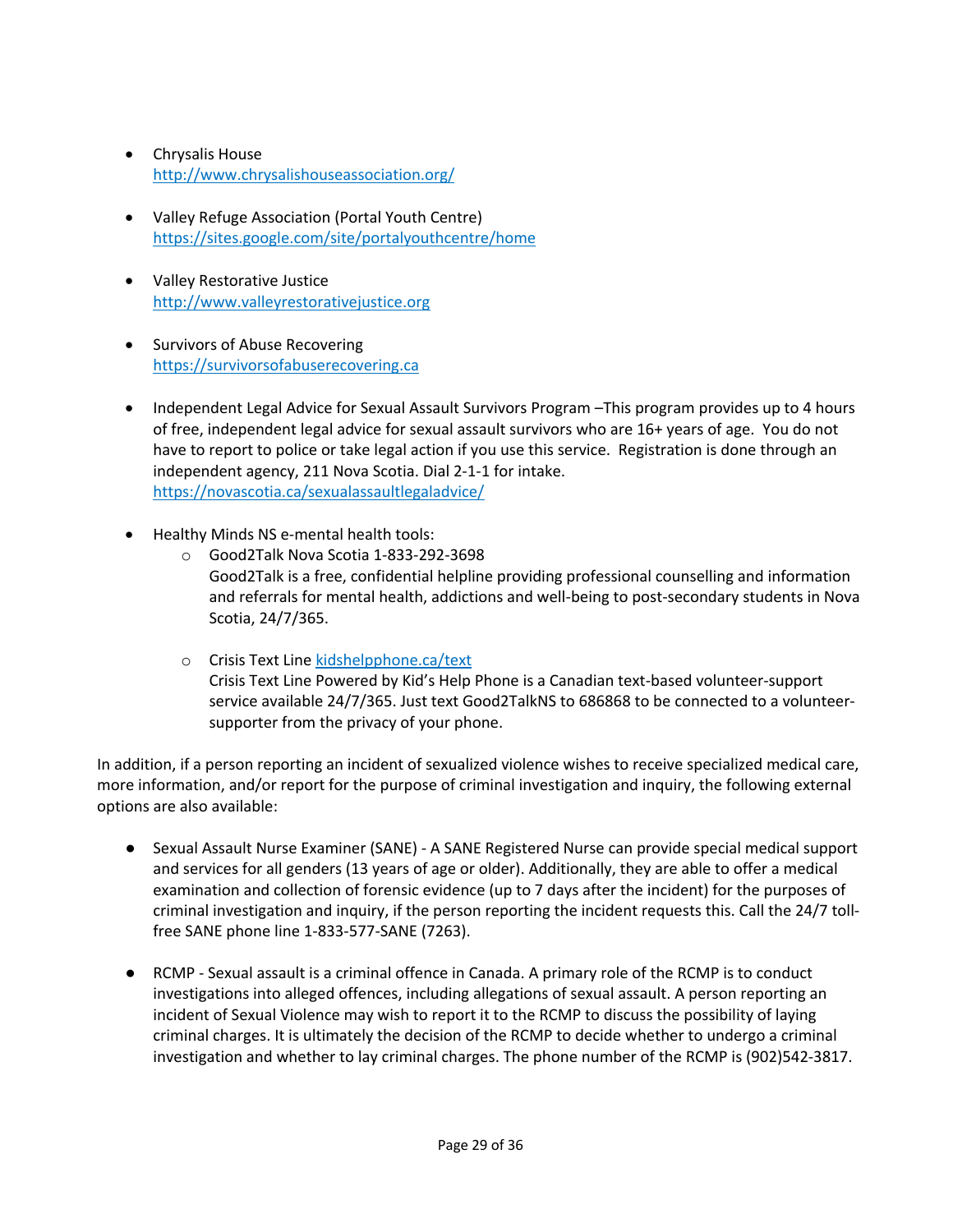- Emergency Department at Valley Regional Hospital in Kentville, is open 24 hours and is available for urgent medical attention. They may be reached at (902) 678-7381.
- 911 (Emergency Health Services) 911 is an emergency service that can dispatch RCMP or an ambulance when immediate help is required.
- 811 (Advice from a Registered Nurse) 811 can provide advice for possible action for individuals who have experienced incident(s) of Sexual Violence.

# **13.3 Related Policies and Procedures**

- Acadia University Non-Academic Judicial Policy https://www2.acadiau.ca/files/files/Files%20~%20Student%20Life/Equity%20and%20Judicial/Judicial Handbook2018.pdf
- Acadia University Policy Against Harassment & Discrimination https://hr.acadiau.ca/tl\_files/sites/hr/Policies%20and%20Procedures/Harassment%20&%20Discrimin ation.pdf

### **13.4 Legislation**

Acadia University must comply with the requirements of Canadian and Nova Scotian legislation. Additionally, such legislation provides both the Complainant and Respondent with protections under the law. Relevant Acts and Regulations include, but are not limited to:

- Criminal Code of Canada Section 271 (Sexual Assault) - 273 (Aggravated Sexual Assault) See also Section 273.1 (Meaning of Consent) https://laws-lois.justice.gc.ca/eng/acts/C-46/page-58.html#docCont
- Nova Scotia Human Rights Act https://humanrights.novascotia.ca/know-your-rights/individuals
- Criminal Injuries Compensation Regulations https://novascotia.ca/just/regulations/regs/vrscomp.htm
- Age of consent to Sexual Activity https://www.justice.gc.ca/eng/rp-pr/other-autre/clp/faq.html
- Freedom of Information and Protection of Privacy Act (FOIPOP) https://www.novascotia.ca/nse/dept/foipop.asp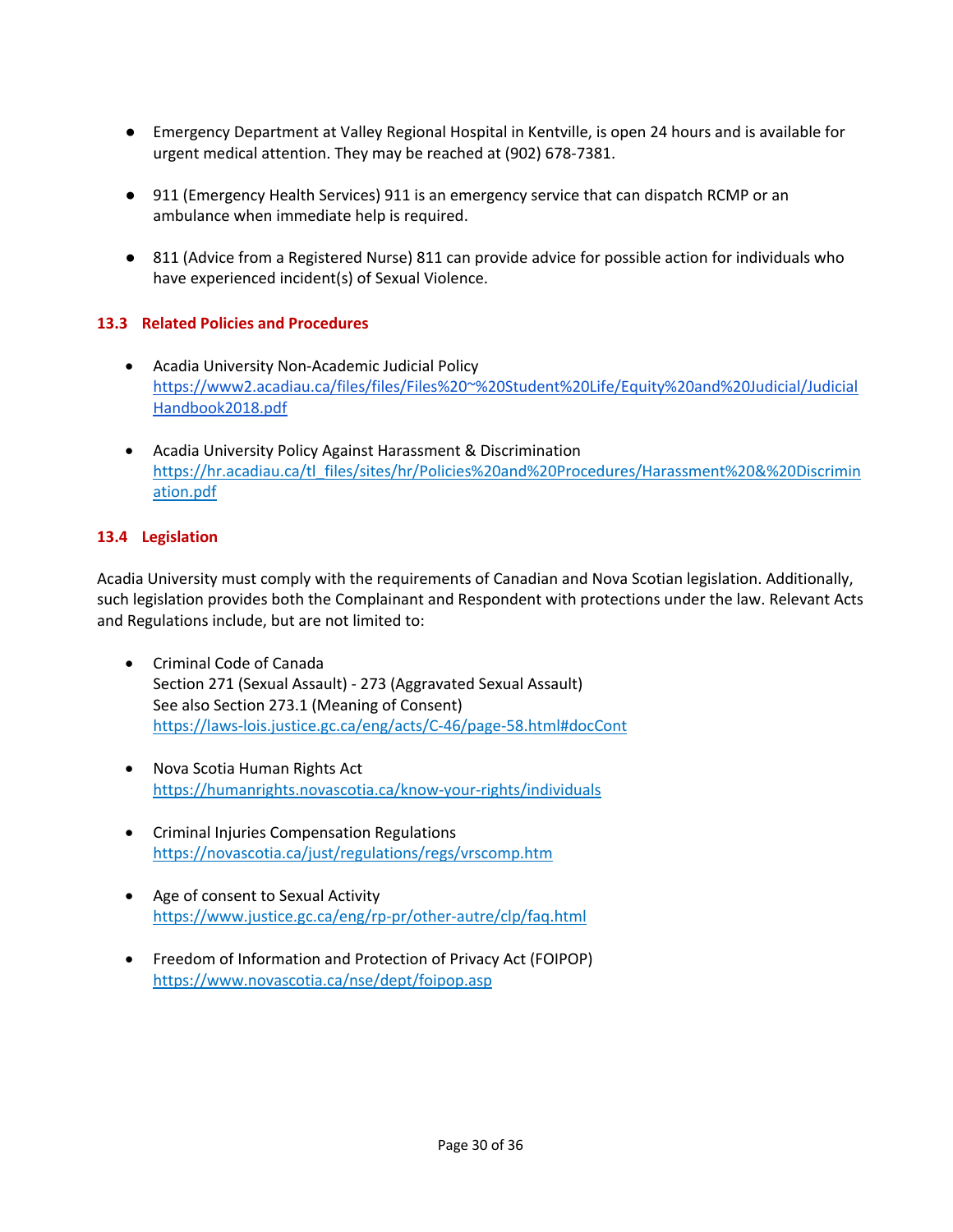### **14 Transition Between Versions of the Sexualized Violence Policy**

I. This Sexualized Violence Policy constitutes a significant revision to Acadia's previous Sexual Violence Policy, which came into effect in January 2019. It may be the case that a Complainant or Respondent, who began the process under the previous policy and whose case is not yet completed, may prefer to proceed under the current Policy. Both the Complainant and Respondent are permitted to request that the process proceed under the current Policy. This request can be made to the Sexualized Violence Response and Education Coordinator. If both the Complainant and Respondent agree to this request, the transition to the current Policy will be made.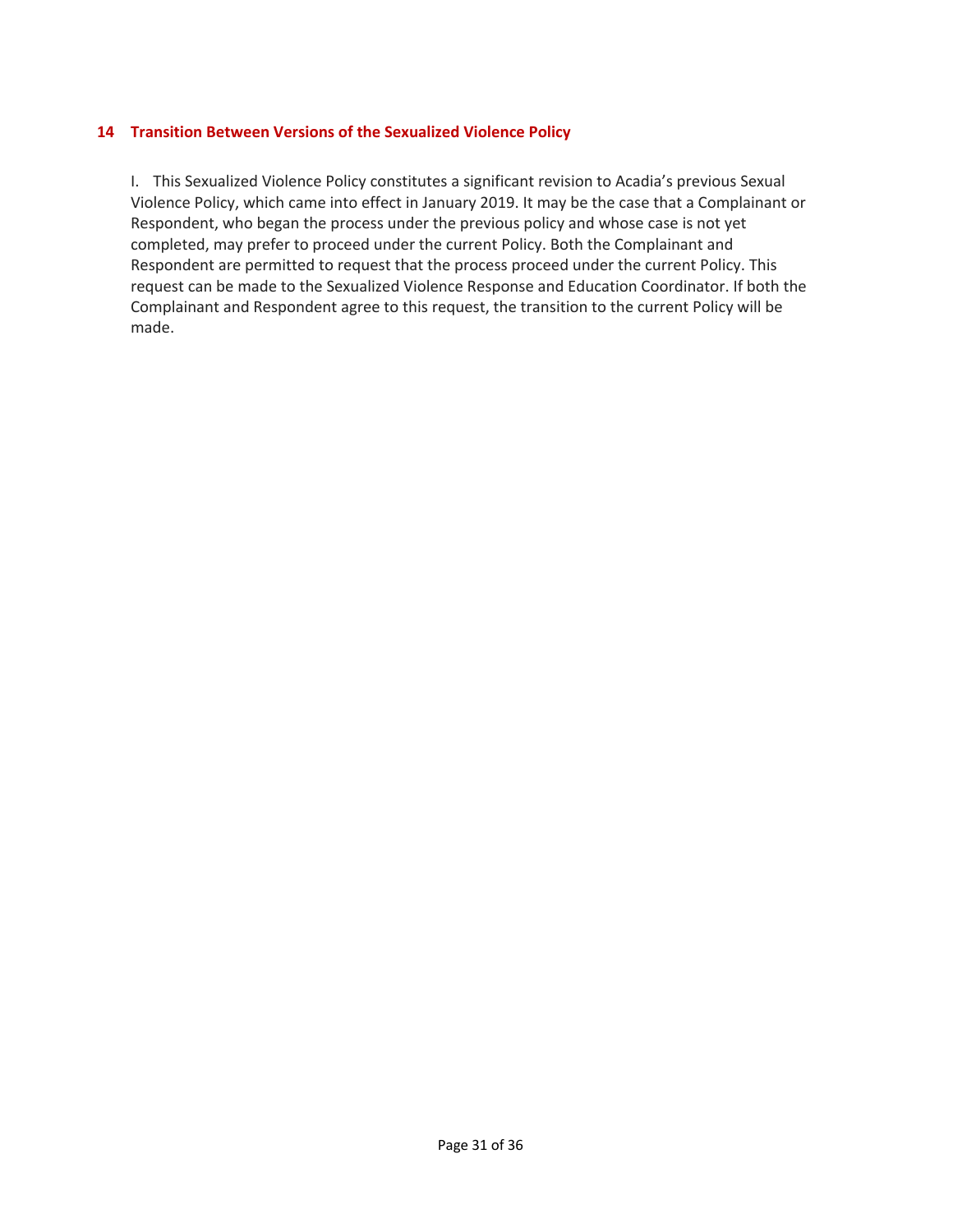# **15 Executive Summary**

#### **Background**

As a result of a Memorandum of Understanding between the Province and Nova Scotia Universities, the Province of Nova Scotia established a Sexual Violence Prevention Committee in 2016. This committee was tasked with making recommendations to universities by 2017. The resulting report includes 10 recommendations. One of these, recommendation #9, addresses the need to support post-secondary institutions in developing standalone policies to address sexual violence.

In August 2019, Acadia assembled a Sexualized Violence Policy and Procedures committee. Over the 2019/2020 school year this committee reviewed and amended Acadia's existing sexualized violence policy. Central to the new policy was the creation of the position of a Sexualized Violence Response and Education Coordinator. This position has been approved by Acadia's Board of Governors.

Sexualized violence is not tolerated by Acadia University. Members of the University Community who come forward with a disclosure of sexualized violence will be respected in their choices as to how to proceed. They will have the right to decide whether they want to access available services, which services they believe will be most beneficial, and whether or not to report to police or University authorities. Furthermore, the University will engage in education and prevention initiatives, including specialized training of relevant campus leaders.

The Sexualized Violence Policy in no way negates or impedes an individual's right to pursue a course of action through legal means, including pursuant to the Nova Scotia *Human Rights Act* or through the criminal justice system. All elements of this Policy comply with, and are subject to applicable laws, including the Nova Scotia *Human Rights Act*, the Nova Scotia *Occupational Health and Safety Act*, and the *Criminal Code*.

#### **Policy Application**

The Acadia University Sexualized Violence Policy applies to all members of the Acadia University Community: faculty, staff, administration, students, contracted employees working on university property or on behalf of the university, and visitors and guests of Acadia University or of members of the University Community.

The Sexualized Violence Policy (the Policy) is inclusive of all Acadia University property and events hosted, sponsored by, controlled by or associated with Acadia University, university-related travel including but not limited to travel by sports teams and study, experiential education, teaching or research conducted offcampus.

The Policy is meant to provide an overarching framework to guide Members of the University Community who are survivors of sexualized violence (referred to in the Policy as the "Complainant"), those who have been accused of sexualized violence (referred to in the Policy as the "Respondent"), witnesses, bystanders, and anyone who is supporting a person in this process. It should be noted that Acadia University has other policies that may take precedence when either the Respondent or Complainant is not a student, such as the Acadia University Policy Against Harassment & Discrimination.

For further clarity, the procedures described in this Policy will be followed in all instances when the Complainant and Respondent are both students and for all Complainants who are members of the University Community. When the Respondent is a faculty member, the procedures described in Article 14 of AUFA's Fifteenth Collective Agreement will be followed. When the Respondent is an employee and a member of SEIU,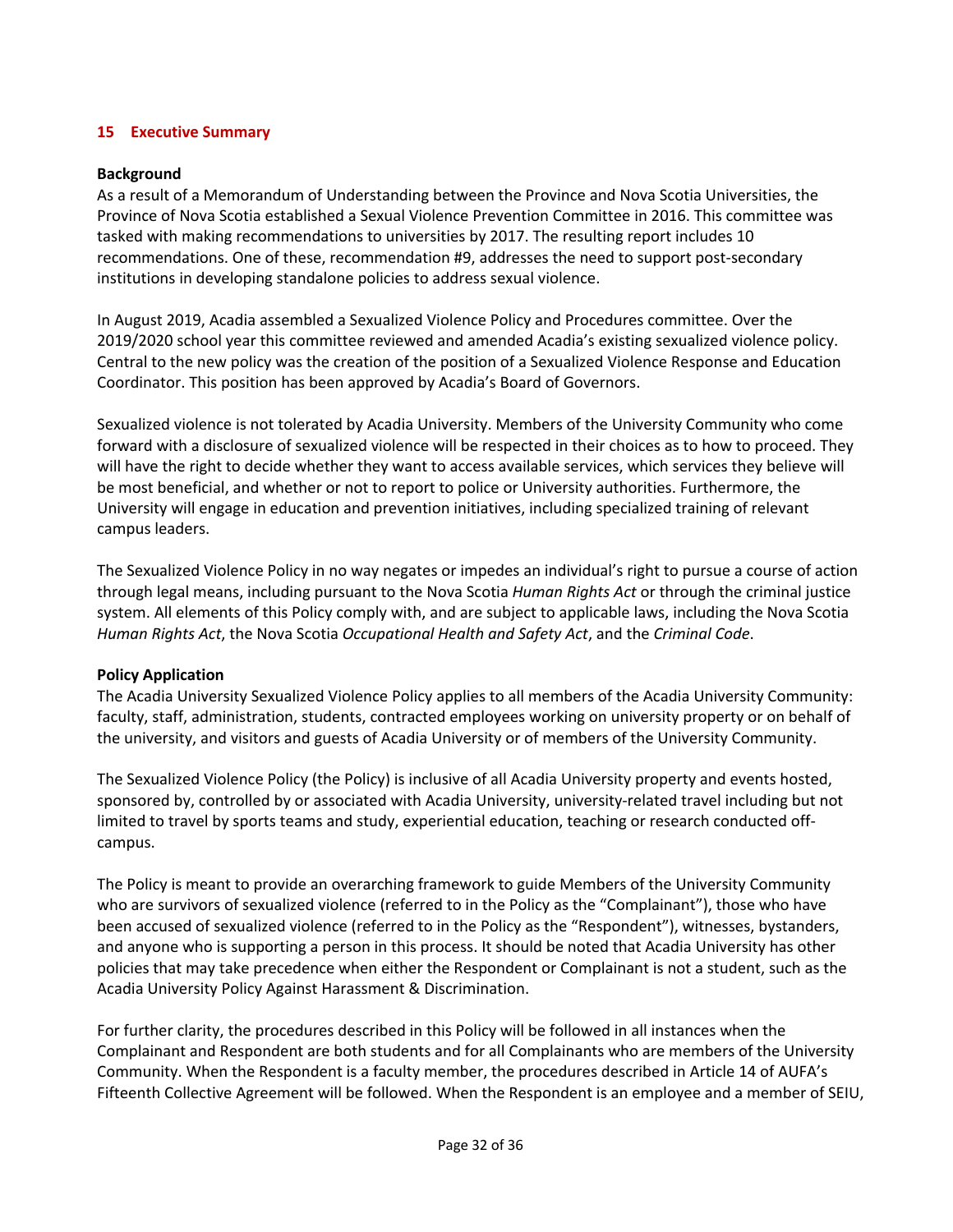the procedures described in Article 13 of the SEIU's Collective Agreement will be followed.

Sexualized violence is any sexual act, attempt to obtain a sexual act, or other act (touching, verbal, and physical intimidation) directed against a person's sexuality, gender identity, or gender expression, using coercion, force, or threat of force, by any person regardless of their relationship to the complainant in any setting. Sexualized violence may include sexual assault (including sexual activity when the Complainant is under the influence of alcohol or drugs), sexual harassment, sexual cyber-bullying, stalking, indecent exposure, threats, voyeurism, withholding of contraceptive use without the Complainant's knowledge or consent, and sexual exploitation.

# **Procedures**

### *Process of Disclosure*

A Complainant will be directed to make their disclosure to the Sexualized Violence Response and Education Coordinator. A disclosure does not result in a Report being made and does not initiate the investigative or non-investigative streams under this Policy. The Sexualized Violence Response and Education Coordinator shall listen compassionately without judgement and inform the individual about this Policy. The Sexualized Violence Response and Education Coordinator will ask the Complainant what their needs are and will inform the Complainant of support and services available. Those supports and services may include:

- a. access to medical services;
- b. safety planning and protective measures;
- c. information about counselling services, including those available through Acadia's Counselling Centre;
- d. learning, living, and/or working accommodations, such as student residence relocation, class schedule changes, academic accommodations, temporary work location reassignment, and work scheduling changes; and
- e. faculty-level supports.

Where a member of the University Community or visitor witnesses or has reasonable concerns about an act of sexualized violence, such member may submit an anonymous written allegation to the Sexualized Violence Response and Education Coordinator.

# *Confidentiality*

Confidentiality means to refrain from disclosing personal information to others. Every effort will be made to respect the wishes of survivors of sexualized violence and to protect the privacy and anonymity of any person who discloses an incident of sexualized violence. Prior to disclosure of information reported relating to incidents of sexualized violence, the expressed informed consent of the individual who made the report of sexualized violence will be required, except in circumstances where limits to confidentiality are applicable. These circumstances are outlined in section 4.2.

#### *Rights of Claimant and Respondent*

It is important to note that both the Complainant and the Respondent have rights under this Policy. These are outlined in sections 5 and 6.

#### *Reporting Process*

If the Complainant chooses to make a Report, this shall be made to the Sexualized Violence Response and Education Coordinator. A Report must be submitted by the Complainant in writing and include: the names of both the Complainant and the Respondent; a detailed description of the behaviour that forms the basis of the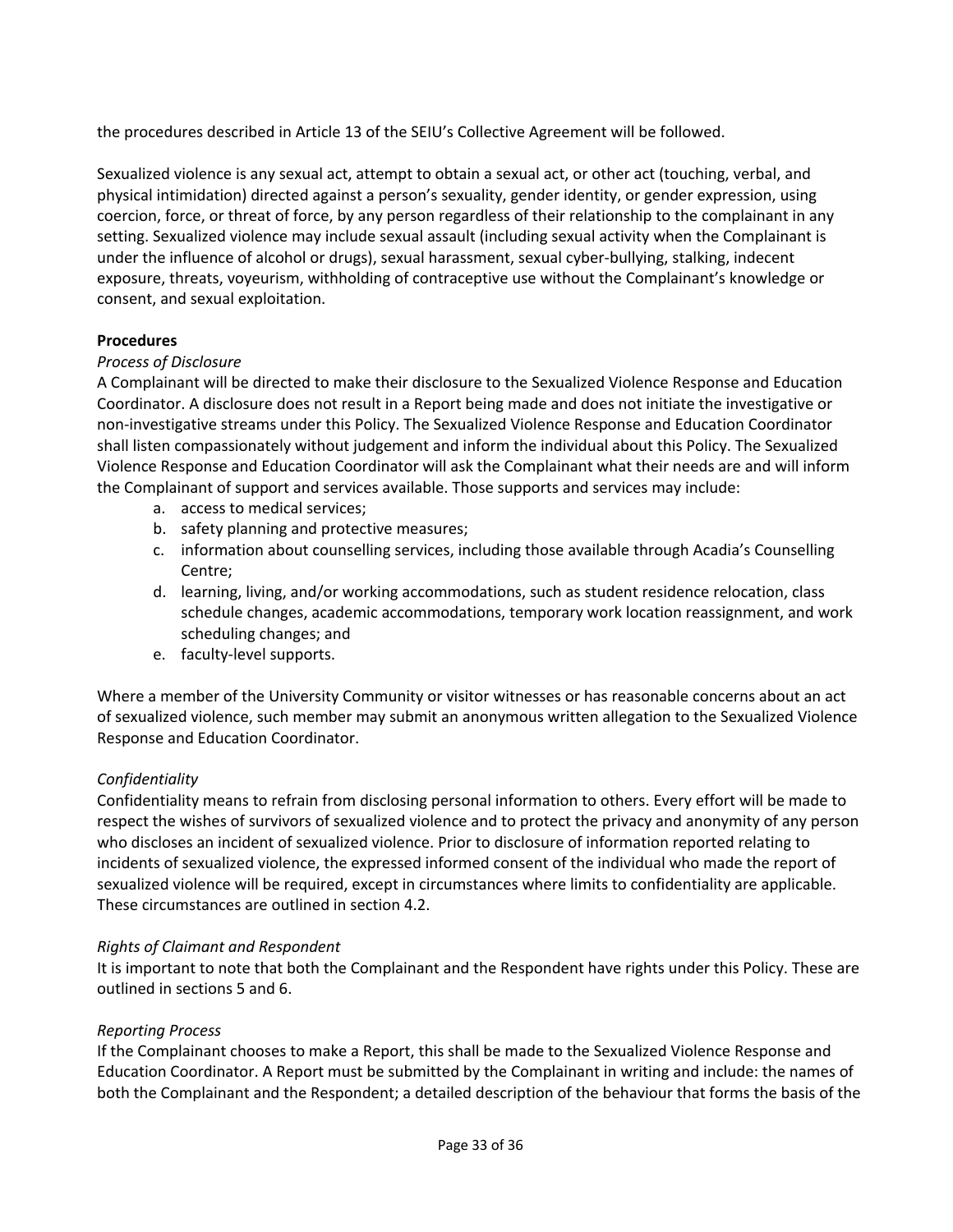Report; and an indication of the redress sought by the Complainant. The Sexualized Violence Response and Education Coordinator will provide support, advice and/or referral to assist the Complainant with submission of the Report and to understand the reporting process under this Policy.

Upon receipt of a Report, the Sexualized Violence Response and Education Coordinator will determine if this Policy applies, if there could be a finding that sexualized violence occurred under this Policy, and if the allegations in the Report have not already been or are not currently being heard through another University process.

If the Sexualized Violence Response and Education Coordinator determines that any of these criteria have not been met, the Complainant will be advised of support and resources as appropriate, and that no further action with respect to the Report will be taken and why. If the Sexualized Violence Response and Education Coordinator determines that all criteria have been met, the Coordinator, in consultation with the Executive Director, Student Services, will determine whether the Report should proceed under the Investigative Stream or Non-Investigative Stream. The criteria to be considered when making this determination are outlined in section 9.2.1 (V) of the Policy and include the informed and non-coerced choice of the Complainant.

### *Interim Measures*

Interim measures are non-disciplinary conditions that may be imposed upon a Respondent where the allegations in a Report would, if proven, constitute sexualized violence and are described in section 9.4 of the Policy. Where interim measures are required, the Sexualized Violence Response and Education Coordinator will consult with the Complainant and Respondent. Following consultations, the Sexualized Violence Response and Education Coordinator will give written notice to the Complainant and Respondent of any interim measures being imposed. Interim measures may include, but are not limited to:

- a. Separating the Complainant and Respondent to minimize or prevent encounters in living, working, and learning environments;
- b. Implementing no-contact agreements;
- c. Prohibiting the Respondent from being on some or all of the University premises and Universityaffiliated activities;
- d. Imposing a suspension on a Respondent.

#### *Investigative Stream*

If the Sexualized Violence Response and Education Coordinator, in consultation with the Executive Director, Student Services, determines that the Report should proceed under the Investigative Stream, the Sexualized Violence Response and Education Coordinator will:

- a. Provide written notice to the Respondent that a Report has been brought against them. That notice will include a copy of the Report, a copy of this Policy, details of procedures that will be followed, including the fact that an investigation will be proceeding, details of any interim measures imposed, details of available advocacy and support services (including an appropriate advisor on campus and the right to have present a support person of their choice throughout the process), a reminder that this Policy prohibits retaliation, and contact information for someone to whom questions can be addressed;
- b. Provide the Respondent fifteen (15) business days to submit a formal written response to the Report;
- c. Offer the Complainant the opportunity to receive a copy of the Respondent's written response to the Report, if one is received;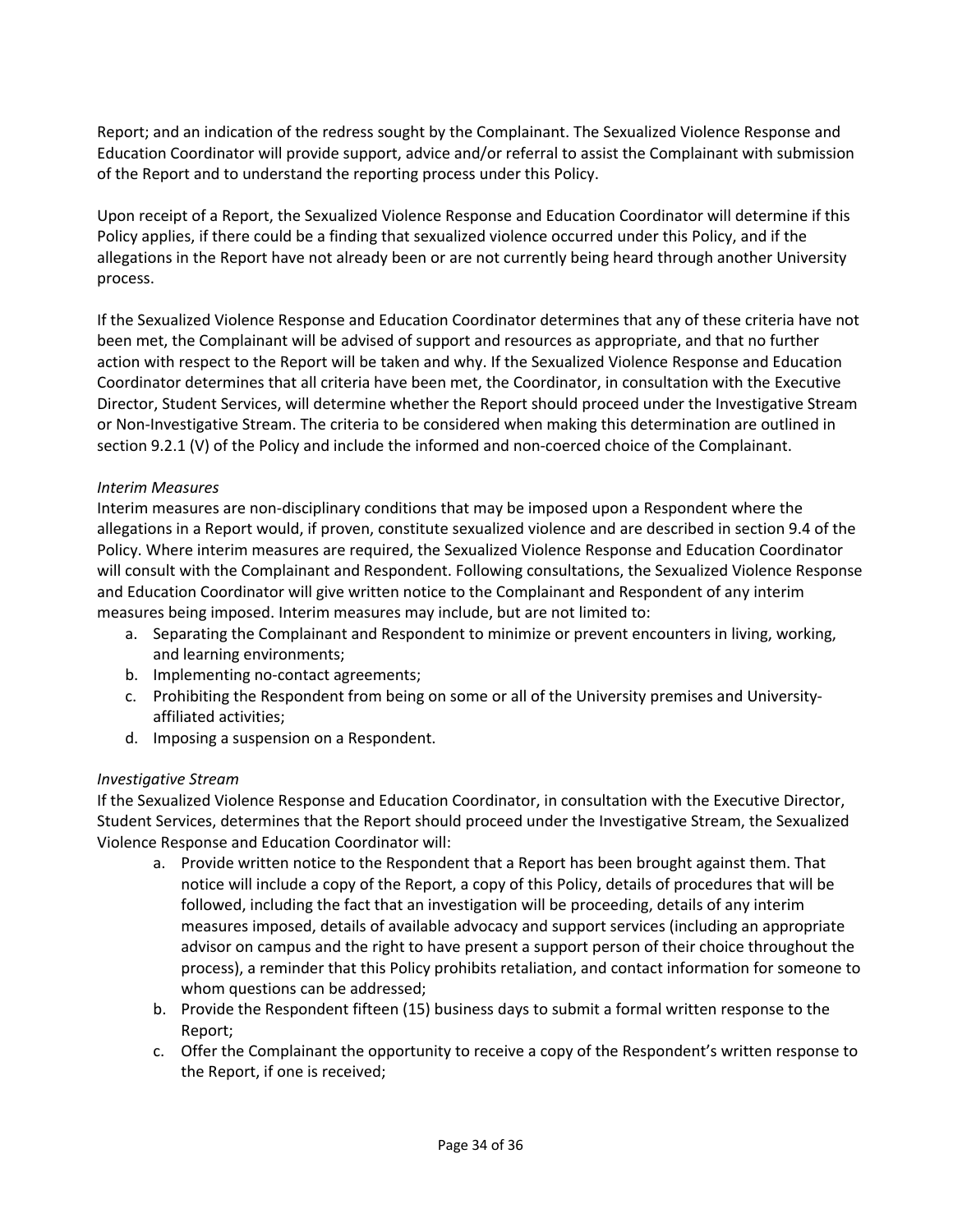- d. Determine if any foreseeable conflicts of interest exist and alert the President and Vice-Chancellor as necessary.
- e. Determine if an internal or external Investigator will be appointed, and appoint an Investigator; and
- f. Provide the Investigator with all materials submitted by the Complainant and the Respondent.

The Investigator will conduct the investigation in a manner that is consistent with section 9.5.1 (IV) and the principles set out in section 1(II) of the Policy. At the conclusion of the investigation, the Investigator will prepare a written confidential Investigation Report that makes a finding as to whether or not, on a balance of probabilities (i.e. more likely than not), the Respondent has committed an act of sexualized violence against the Complainant and provide reasons for the finding.

All steps under the investigative stream will be completed in a timely manner, having regard to the circumstances surrounding a particular Report, this Policy, and requirements of fairness and due process. Wherever possible, the investigation, including the submission of the Investigation Report, will be completed within 60 business days of the receipt of the materials by the Investigator.

The Investigation Report and any comments received will be reviewed by the Executive Director, Student Services. The Executive Director, Student Services will decide whether the respondent has breached this policy and will determine whether sanctions, remedial actions, or education should be imposed. Sanctions and remedial actions are outlined in section 9.5.2 (III). There is an appeal process, which is outlined in section 9.5.3.

### *Non-Investigative Stream*

If the Sexualized Violence Response and Education Coordinator determines that the Report will proceed under the Non-Investigative Stream, the Coordinator will determine appropriate remedial and/or educational outcomes. Such outcomes vary depending on the nature of the Report. If the Respondent is not willing to voluntarily participate in the desired remedial or educational outcomes, the Sexualized Violence Response and Education Coordinator may, after considering the factors outlined in section 9.2.1(V) of this Policy, decide to proceed under the Investigative Stream.

# *University Report Process*

The University may initiate a University Report when one of the conditions set out in section 9.7(I) is met. These include:

- a. a Complainant has previously submitted a Report and has requested that the University take no further steps regarding their Report;
- b. a Complainant has made a disclosure but no Report and does not wish to participate in the processing of a Report;
- c. a visitor has made a disclosure;
- d. one or more members of the University Community or visitors, by name or anonymously, have provided information about an act of sexualized violence against a student of the University; or
- e. there has been more than one disclosure made about more than one alleged act of sexualized violence allegedly committed by the same Respondent.

A University Report will be processed and responded to by the University in a manner that is consistent with the University's core values and principles set out in section 1(III) of this Policy and in the same manner as a Report, and in accordance with the procedures set out in sections 9.2, 9.3, and 9.4 of this Policy, except that: